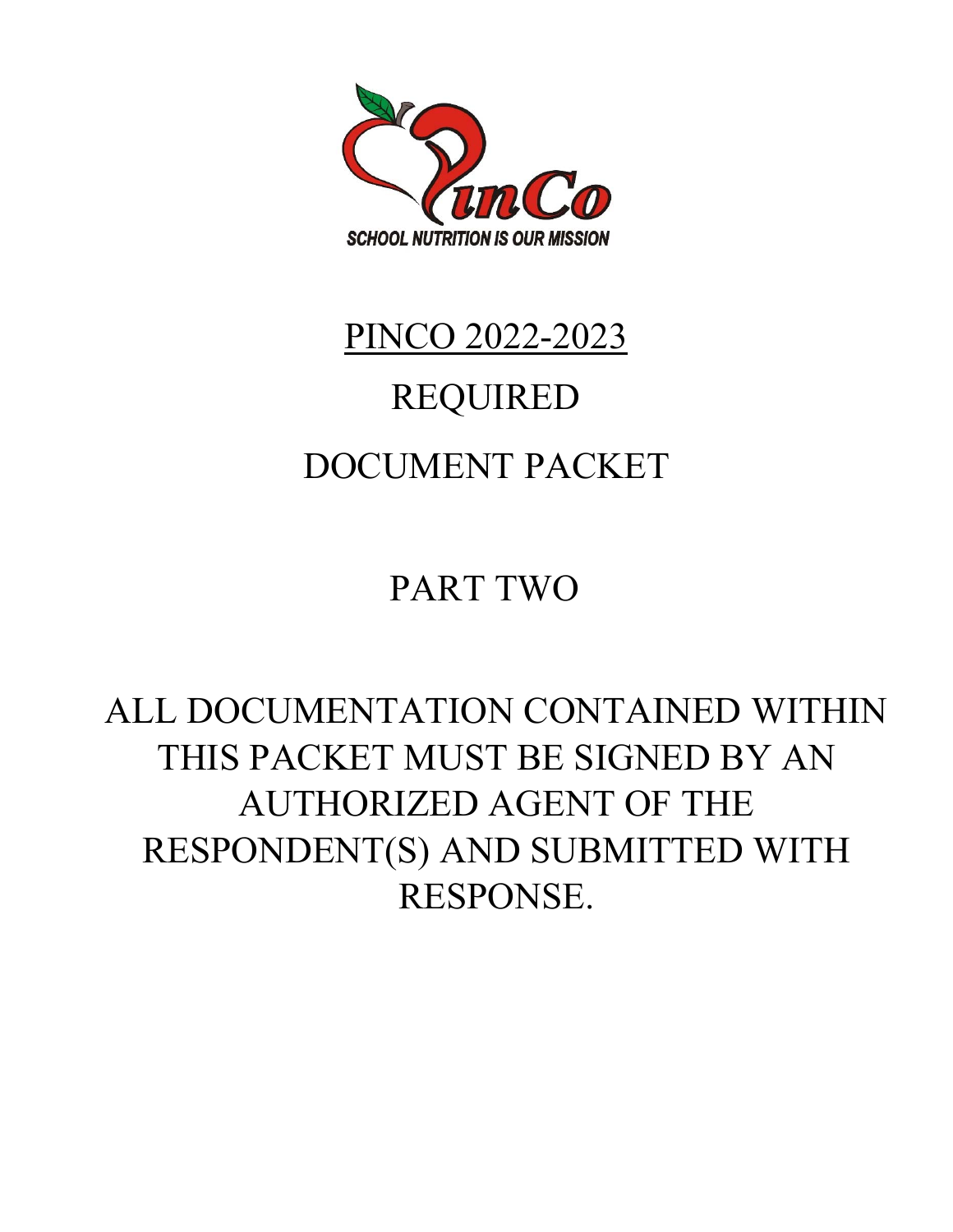SIGNED RESPONSE PAGE

PINCO RFP#

RESPONSE SIGNATURE PAGE

VENDOR:

### THE UNDERSIGNED HEREBY PROPOSES AND AGREES TO FURNISH AND DELIVER THE GOODS OR SERVICES IN ACCORDANCE WITH THE TERMS, CONDITIONS, SPECIFICATIONS AND PRICES HEREIN QUOTED.

| TERMS:                                                                                          | $\frac{0}{0}$ |              | <b>DAYS</b>             |
|-------------------------------------------------------------------------------------------------|---------------|--------------|-------------------------|
| <b>FIRM NAME</b>                                                                                |               | <b>PHONE</b> |                         |
| <b>ADDRESS</b>                                                                                  | <b>CITY</b>   | <b>STATE</b> | <b>ZIP CODE</b>         |
| BY:<br><b>SIGNATURE IN INK</b>                                                                  |               |              | <b>TYPEWRITTEN NAME</b> |
|                                                                                                 |               |              |                         |
| RESPONSE WILL NOT BE ACCEPTED UNLESS FORM IS SIGNED BY AN<br>AUTHORIZED OFFICER OF THE COMPANY. |               |              |                         |

DO NOT USE PENCIL. ERASURES OR STRIKE OVERS WILL NOT BE ACCEPTED.

SIGNED SPECIFICATION AND NUTRITIONAL INFORMATION SHEETS WITH CURRENT DATE MUST ACCOMPANY THE BID.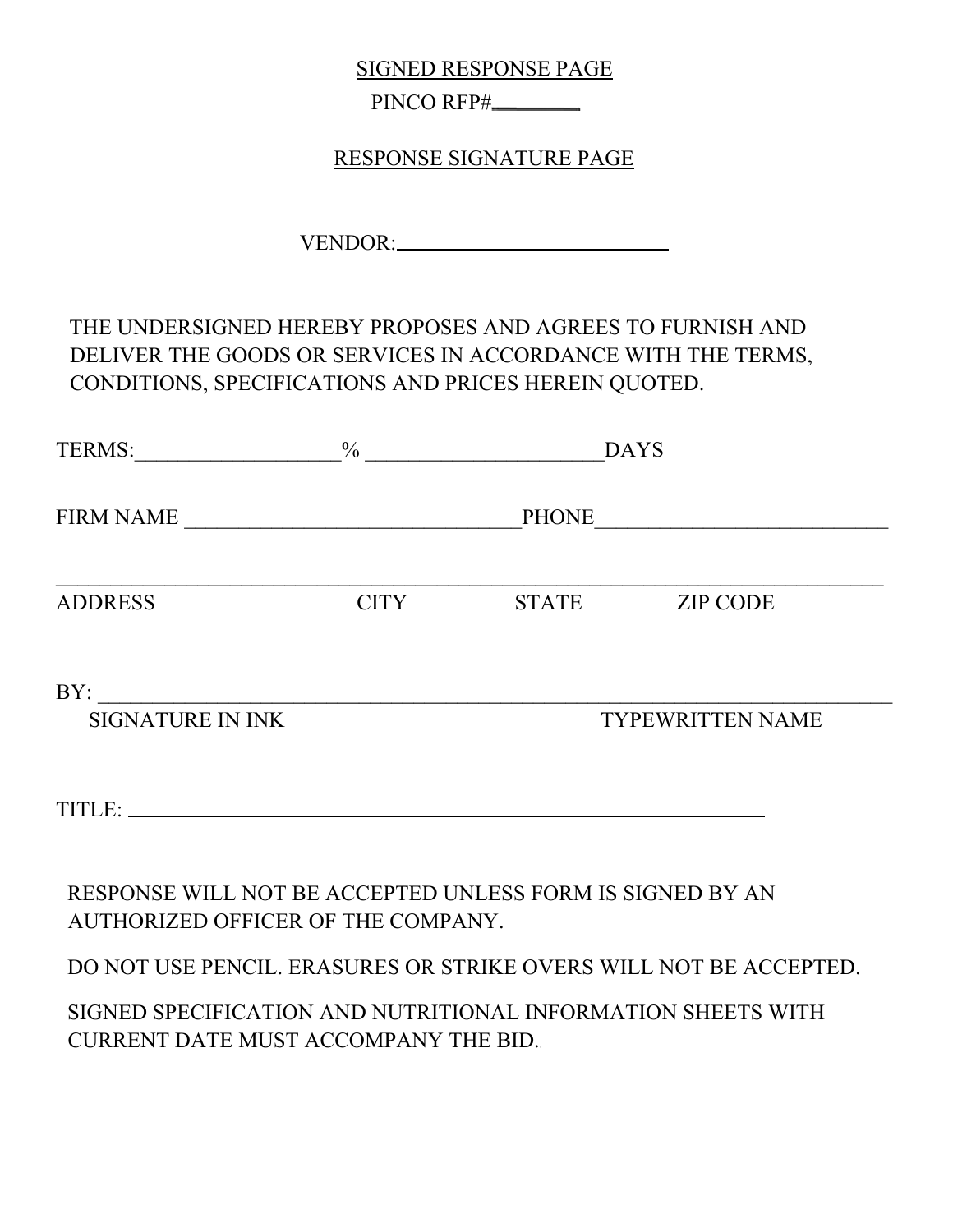PINCO RFP#

### ADDITIONAL TERMS AND CONDITIONS

### REQUIRED SIGNATURE PAGE

1. Respondent(s) shall indicate the guaranteed lead-time, with a maximum of two (2) weeks, for delivery of product, defined as time from receipt of order until goods are available for dispatch from the point of origin. If no lead time required, please indicate.

Bidders are requested to state realistic lead times since AVUHSD will monitor and measure performance in comparison with guaranteed minimum lead time indicated in this bid.

Signature Date

2. Respondent(s) shall indicate all order placement requirements including:

 $\mathcal{L}_\text{max}$  , and the contract of the contract of the contract of the contract of the contract of the contract of

 $\mathcal{L}_\text{max}$  , and the contract of the contract of the contract of the contract of the contract of the contract of the contract of the contract of the contract of the contract of the contract of the contract of the contr

- o Minimum weight and/or case quantity requirements for individual items and total order
- o If no requirements, please indicate

Signature Date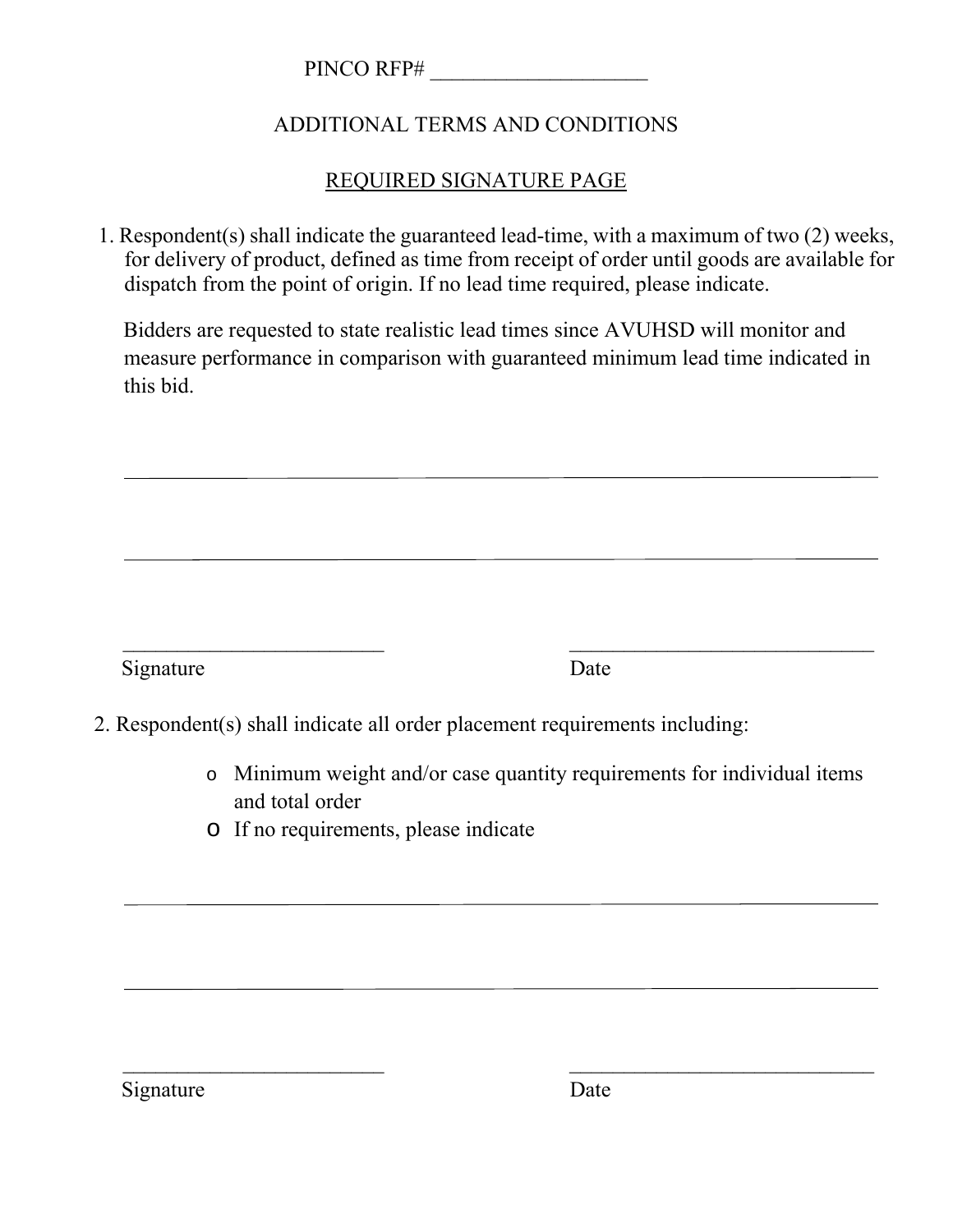### Policy Memorandum

| Subject: Meal Pattern Contribution of Convenience Food Products                                    | Date Issued: March, 1987 |  |  |
|----------------------------------------------------------------------------------------------------|--------------------------|--|--|
| References: 7 CFR 210.10, 210.14, 7 CFR 210 Appendix A and C, 7 CFR 220.8, 7 CFR 220<br>Appendix C | Expires:                 |  |  |
| <u>Food Buying Guide for Child Nutrition Programs</u>                                              |                          |  |  |
| National School Lunch and School Breakfast Program Sponsors<br>To:                                 |                          |  |  |

State Meal Program Sponsors Diocesan Superintendents of Schools County Superintendents

ATTENTION: Food Service Directors

### ISSUE:

Use of processed convenience foods in school nutrition programs has grown tremendously over the past few years. Many products bear an official Child Nutrition (CN) label, issued by the United States Department of Agriculture (USDA), which provides a wamnty regarding that product's contribution to the meal pattern components. However, since the CN labeling program is optional, and not available for all food products, most convenience foods do not provide such a warranty.

Local School Food Authorities are required to maintain documentation on convenience products, including processed commodities, which describes their contribution to the meal components. Without appropriate documentation, there is a risk that the product does not actually fulfill meal pattern requirements, thereby leading to an inadequate meal component which may be disallowed for reimbursement.

#### PURPOSE:

This Policy Memo provides a listing and explanation of the information required for documentation of meal pattern contribution for convenience foods, including processed commodities. School Food Authorities (SFAs) have been required to maintain these types of records in the past, but detailed information regarding specific documentation required has not previously been issued as a State Policy.

#### POLICY:

School Nutrition Program Sponsors must have either:

- l . A Child Nutrition (CN) label, or
- 2. Documentation described in this policy memorandum

To substantiate that convenience foods meet the required meal pattern. A USDA issued CN Label serves as a warranty with regard to that product's meal pattern contribution and '10 other documentation regar\_çling, ghe product's ingredients is required.

Required information for products which do not have a CN label will vary according to the type of food. SFAs are responsible for ensuring that appropriate documentation is maintained, even though there is no specific requirement that manufacturers provide information regarding their product's specific contribution to the meal pattem.

### **California State Department of Education — Bill Honig — Superintendent of Public Instruction — Sacramento**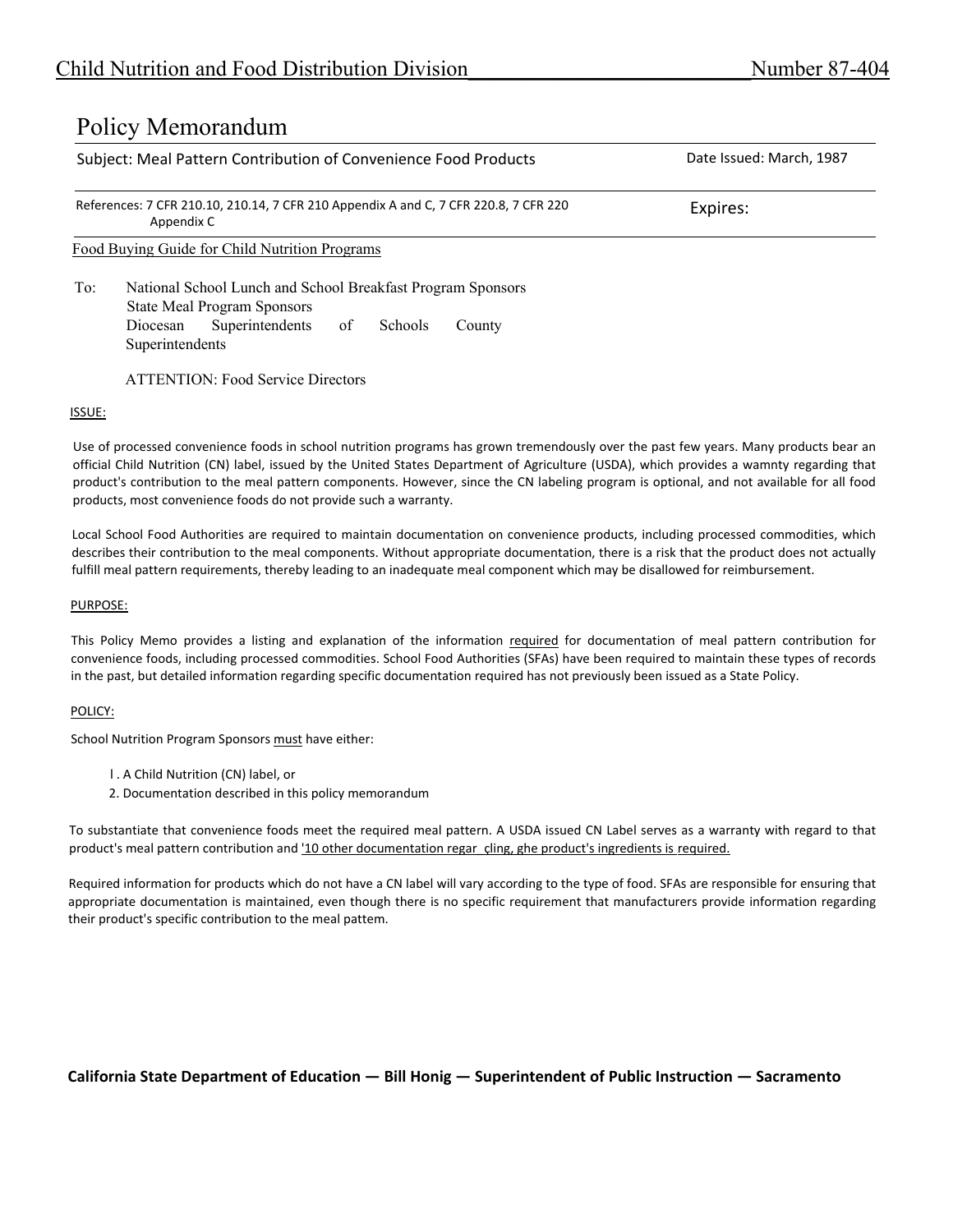Policy Memorandum March, 1987 Page 2

Effective July I. 19\$8. SFAs shall acquire and retain product information for foods served as part of the reimbursable meal. Such records shall be retained for five years following the end of the program year; shall be consistent with the USDA Food Buying Guide (January, 1984); and include information (as appropriate) regarding:

The type and weight of meat/meat alternate Pertinent information on vegetable protein product, if used Type and weight of cooked grain product Type, source, volume, and percent of fruit or vegetable juice Type, form, and volume of fruit or vegetable Product name, code number, manufacturer, and signature of company representative

#### ROLENŒNTATION:

The appropriate product information will need to be expressed differently, according to which meal component is provided The following information, for the components listed, must be on file with the SFA and available for review:

#### Meat / Meat Alternate

- 1. Specific type of meat/meat alternate. Examples include:
	- a. ground beef, no more than 24% fat
	- b. pinto beans, dry
	- c. pork with natural juices, canned
- 2. Raw ("as purchased") weight of the meat/meat alternate, preferably per portion. Examples include:
	- a. 2.8 ounces ground beef (24% fat)
	- b. 1.3 ounces dry pinto beans
	- c. 4.0 ounces canned pork

As an alternative, the raw ("as purchased") weight could be expressed in terms of the batch weight, with the number of portions per batch also being specified. This is more practical for products containing turkey or chicken from whole bodies or parts. For example, a 100‐portion batch might contain:

- 3. If a vegetable protein product (VPP) is used, the following criteria shall be met:
	- a. Information regarding the source, type ofVPP (e.g., flour, concentrate or isolate), percent protein content, and weight of liquid used to hydrate the VPP, must be provided, e.g.,

0.25 oz. VPP concentrate, 65% protein 0.65 oz. liquid  $+2.10$  oz. ground þeef (24 $^{\circ}$ /0 fat)

3.00 oz. raw weight per portion.

b. The following statement must appear on the label:

"This item contains vegetable protein product(s), which is authorized as an altemate food in Child Nutrition Programs."

- c. The VPP must be used in accordance with 7 CFR 210 Appendix A, Policy Memorandum 83‐10 and USDA's "Vegetable Protein Products in Child Nutrition Programs." Consult these documents for additional information on appropriate uses of VPP
- 4. If applicable, weight of cooked breading, or other grain product, per portion, with an indication of whether the grain products are enriched or whole grain.

The meat/meat alternate contribution, per portion, can be calculated based on raw-weight yields obtained from USDA's Food Buying Guide. All of the examples, described above, yield 2.0 ounces of meat/meat alternate per portion. Meat/meat alternate components shall be rounded down to the nearest 0.25 ounce increment.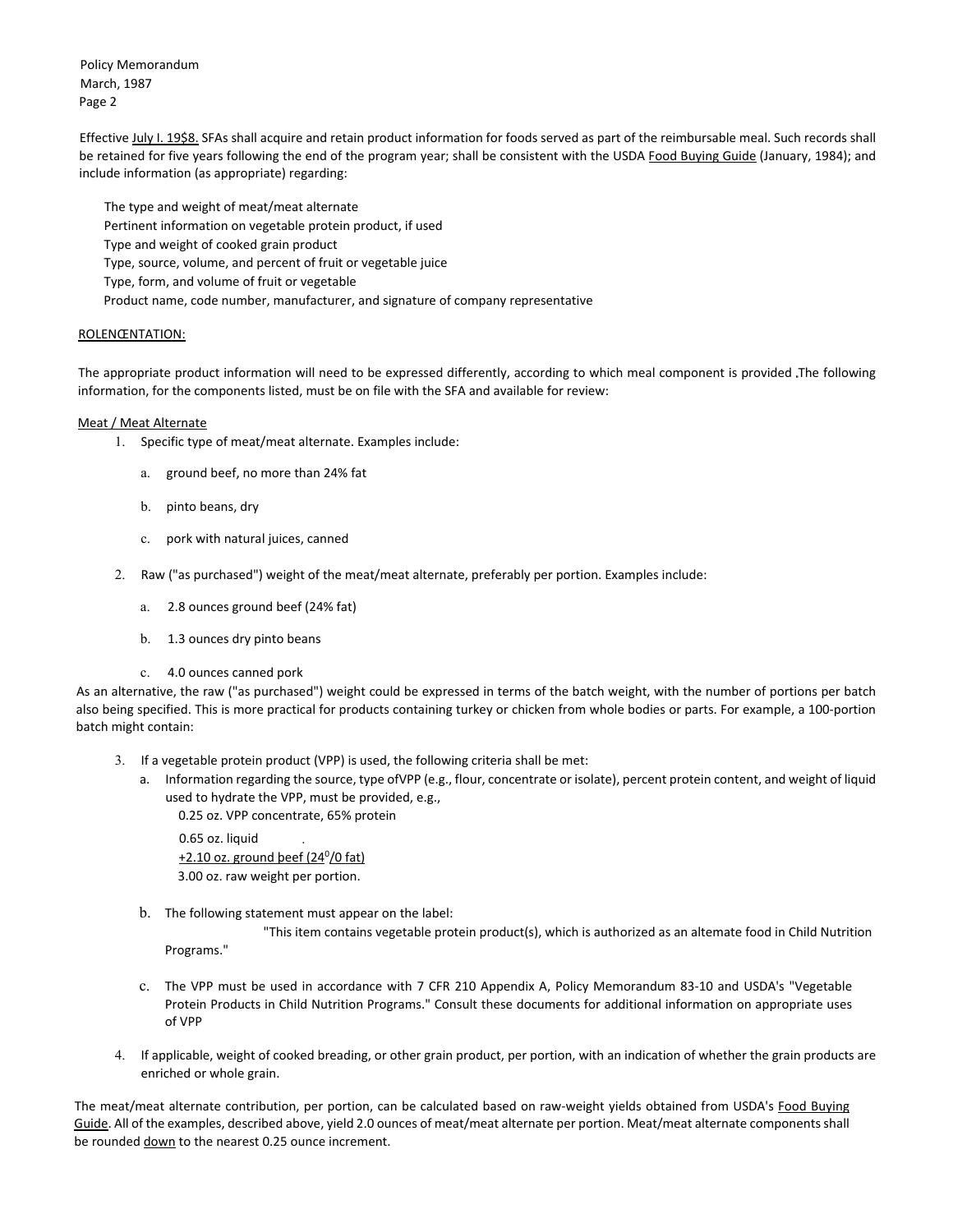Policy Memorandum March, 1987 Page 3

#### Bread/Brcad Alternate

Products or components must meet criteria as described in the Buying Guide in order to qualify for the bread[bread alternate component. The following information shall be included in the records retained by the SFA: I. Type and source of grain product. Examples include:

- a. Tortilla, enriched
- b. Pizza crust, made with enriched flour
- 2. Weight of cooked grain product, per serving. Examples include:
	- a. I .1 ounce per tortilla
	- b. 1.0 ounce pizza crust per serving

The bread/bread alternate contribution per portion can be calculated based on the type and weight of the product, as listed in the Food Buying Guide. The calculations shall be rounded down to the nearest 0.25 serving.

#### FruitfVegetabIe Component

Most foods qualiffing as a fruit/vegetable can be easily measured. However, prepackaged, portion‐controlled foods must be accompanied by appropriate product information or a CN label. The following shall be included in the records retained by the SFA:

- A. For reconstituted fruit juice and juice products
	- l. Type and source ofjuice. An example includes:
		- a. Orange juice, reconstituted from frozen concentrate
	- 3. Total volume (not weight) ofjuice or beverage. Examples include:
		- $a.$   $\frac{1}{2}$  cup
		- b. I cup
	- 4. Percent of full-strength juice, by volume, in the product. An example includes:
		- a. 1 drink contains <sup>1</sup>/2 cup full-strength orange juice

Keep in mind that full-strength fruit or vegetable juice may be used to meet 10 more than half of the fruit/vegetable requirement at lunch.

- B. For products containing fruits or vegetables ‐
	- l. Type and form of fruit or vegetable. Examples include:
		- a. Pinto beans, dry
		- b. Prunes, dry, without pits
		- c. Tomato paste, canned
	- 2. Volume of fruit or vegetable, preferably per portion. Examples include:
		- a.  $1/4$  cup cooked pinto beans (or 0.65 ounces dry)
		- b.  $1/4$  cup dry prunes
		- c. 1 Tablespoon tomato paste

These examples all provide  $\frac{1}{4}$  cup fruit/vegetable. As an alternative, the quantity could be expressed for the batch, provided the servings. Per batch, are also listed.

The fruit/vegetable components can be calculated using the rood Buying Guide Fruit/vegetable components shall be rounded down to the nearest 1/8 cup increment. Portions providing less than 1/8 cup serving cannot be credited towards the meat pattern.

#### Product Information

All product specification sheets shall also include:

- I. Product name 2. Product code number
- 3. Manufacturer
- 4. Signature of company representative
- 5. Current Date

Nutrient analysis information is extremely helpful in menu planning, especially in consideration of attempts to monitor nutrient, sugar, sodium, and fat content of the menus. However, an analysis alone does not provide sufficient information to calculate the product's contribution to the meal components.

CONTACT: If you have further questions regarding the meal pattern contribution of convenience food products, please contact your local child nutrition consultant or Caroline Roberts, Child Nutrition Consultant, School Nutrition Programs, at (9 1 6) 445‐0850 or toll‐free (800) 952‐5609. Maria Balakshin, Director Child Nutrition and Food Distribution Division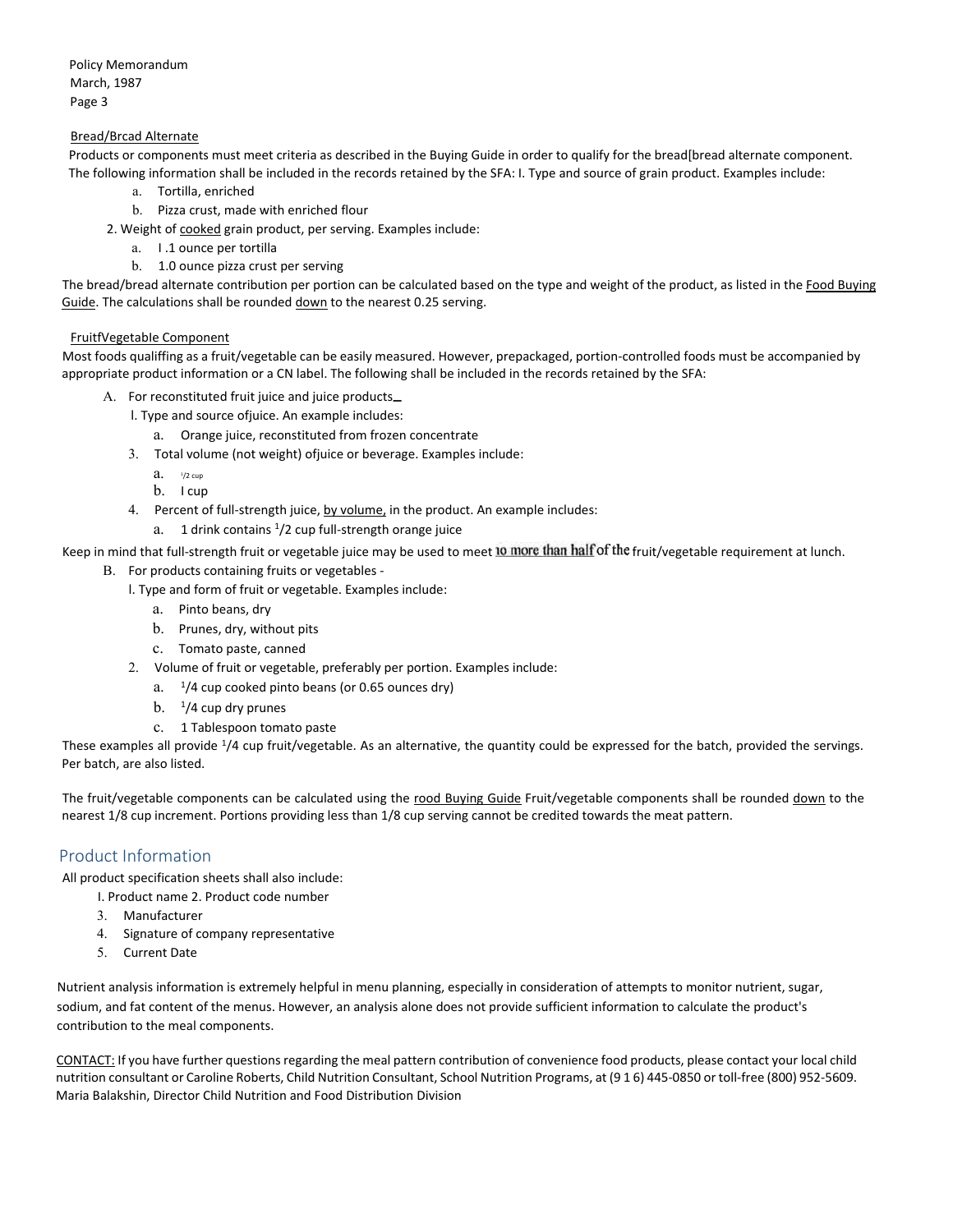

### PINCO BUY AMERICAN PROVISION DECLARATION

Prospective Vendor,

Section 104(d) of the William F. Goodling Child Nutrition Reauthorization Act of 1998, (Public Law 105336), requires schools and institutions participating in the NSLP and SBP in the contiguous United States to purchase, to the maximum extent practicable, domestic commodities or products for use in meals served under the programs. The legislation defines "domestic commodity or product" as one that is produced in the United States and is processed in the United States, substantially using agricultural commodities that are produced in the United States. Substantially is defined as over 51% of the final processed product consists of agricultural commodities that were grown domestically. Please complete the following information in order to certify that your items comply with the Buy American Provision. If you are not able to certify the information below, your product will not be considered by PINCO. Any decisions to accept product that does not meet the Buy American Provision shall be at the discretion PINCO.

We We (Manufacturer's Name), certify that our product(s) has at least 51 % US content.

Please list all product(s) manufactured for NSLP sponsorship that does not comply with the Buy American Provision:

| Product Description | Manufacturer Code # | Country of Origin |
|---------------------|---------------------|-------------------|
|                     |                     |                   |
|                     |                     |                   |
|                     |                     |                   |
|                     |                     |                   |
|                     |                     |                   |
|                     |                     |                   |

Attach Certificate of Origin documentation for all product(s) that does not comply with the Buy American Provision. Manufacturer Representative

 $\mathbf{B} \mathbf{y}$ :

Name:

| $T_{\rm it}$ le: |  |  |
|------------------|--|--|
|                  |  |  |

| Date: |  |
|-------|--|
|       |  |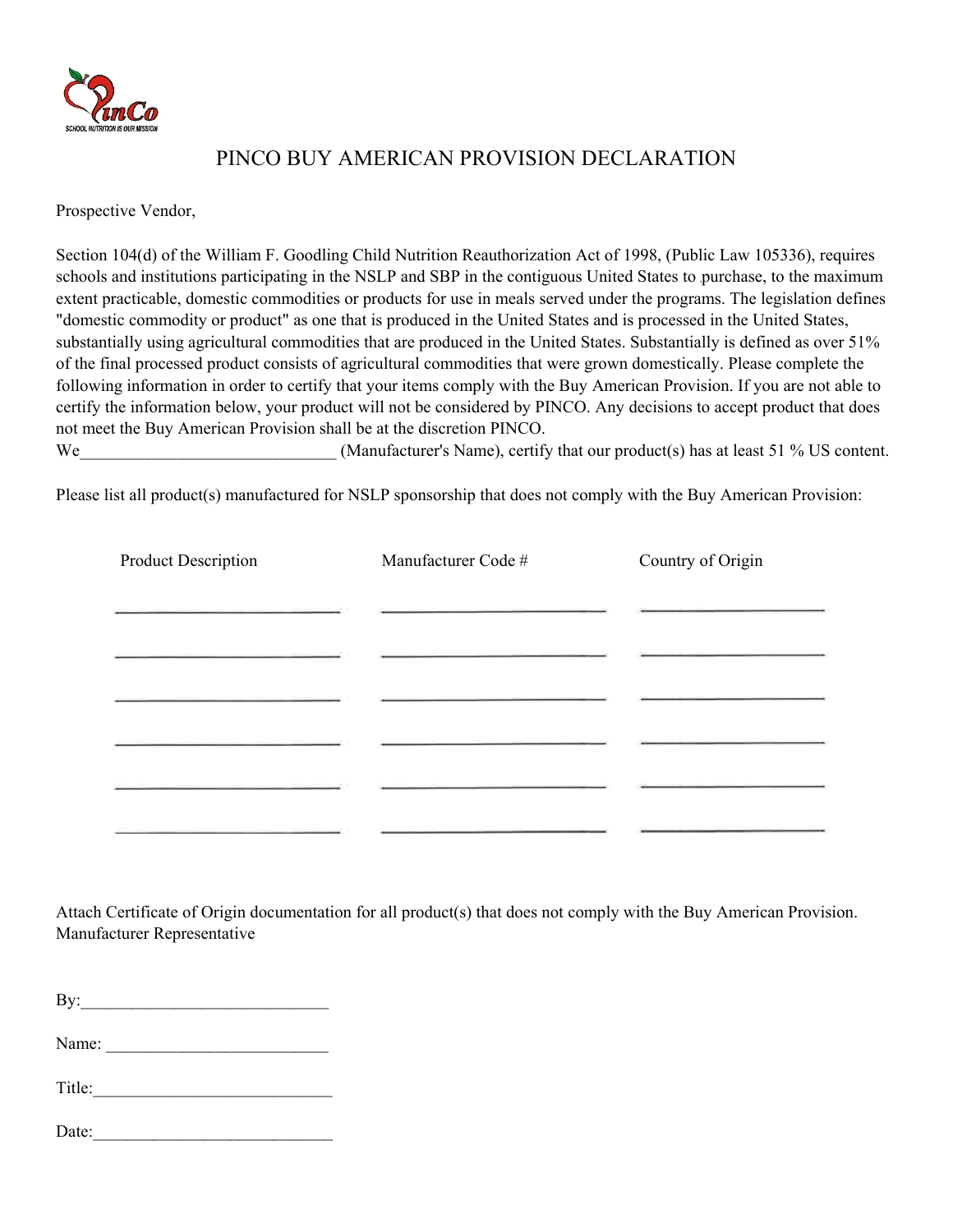### ANTELOPE VALLEY UNION HIGH SCHOOL DISTRICT

#### NON-COLLUSION AFFIDAVIT

#### To be executed by bidder and submitted with bid

I, Solution 1, The College of authorized signer), declare that I am the I am the I am the I am the I am the I am the I am the I am the I am the I am the I am the I am the I am the I am the I am the I am the I am the I am t

\_\_\_\_\_\_\_\_\_\_\_\_\_\_\_\_\_\_\_\_\_\_\_\_\_\_\_\_\_\_\_(Title of authorized signer) the party making the foregoing bid, that the bid is not made in the interest of, or on behalf of, any undisclosed person, partnership, company, association, organization, or corporation; that the bid is genuine and not collusive or sham; that the bidder has not directly or indirectly induced or solicited any other bidder to put in a false or sham bid, and has not directly or indirectly colluded, conspired, connived, or agreed with any bidder or anyone else to put on a sham bid, or that anyone shall refrain from bidding; that the bidder has not in any manner, directly or indirectly, sought by agreement, communication, or conference with anyone to fix the bid price of the bidder or any other bidder, or to fix any overhead, profit, or cost element of the bid price, or of that of any other bidder, or to secure any advantage against the public body awarding the contract of anyone interested in the proposed contract; that all statements contained in the bid are true, and further, that the bidder has not, directly or indirectly, submitted his or her bid price or any breakdown thereof, or the contents thereof, or divulged information or data relative thereto, or paid, and will not pay, any fee to any corporation, partnership, company, association, organization, bid depository, or to any member or agent thereof to effectuate a collusive or sham bid.

I certify (or declare) under penalty of perjury under the laws of the State of California that the foregoing is true and correct.

 $\mathcal{L}_\mathcal{L} = \{ \mathcal{L}_\mathcal{L} = \{ \mathcal{L}_\mathcal{L} = \{ \mathcal{L}_\mathcal{L} = \{ \mathcal{L}_\mathcal{L} = \{ \mathcal{L}_\mathcal{L} = \{ \mathcal{L}_\mathcal{L} = \{ \mathcal{L}_\mathcal{L} = \{ \mathcal{L}_\mathcal{L} = \{ \mathcal{L}_\mathcal{L} = \{ \mathcal{L}_\mathcal{L} = \{ \mathcal{L}_\mathcal{L} = \{ \mathcal{L}_\mathcal{L} = \{ \mathcal{L}_\mathcal{L} = \{ \mathcal{L}_\mathcal{$ 

Date Authorized Signature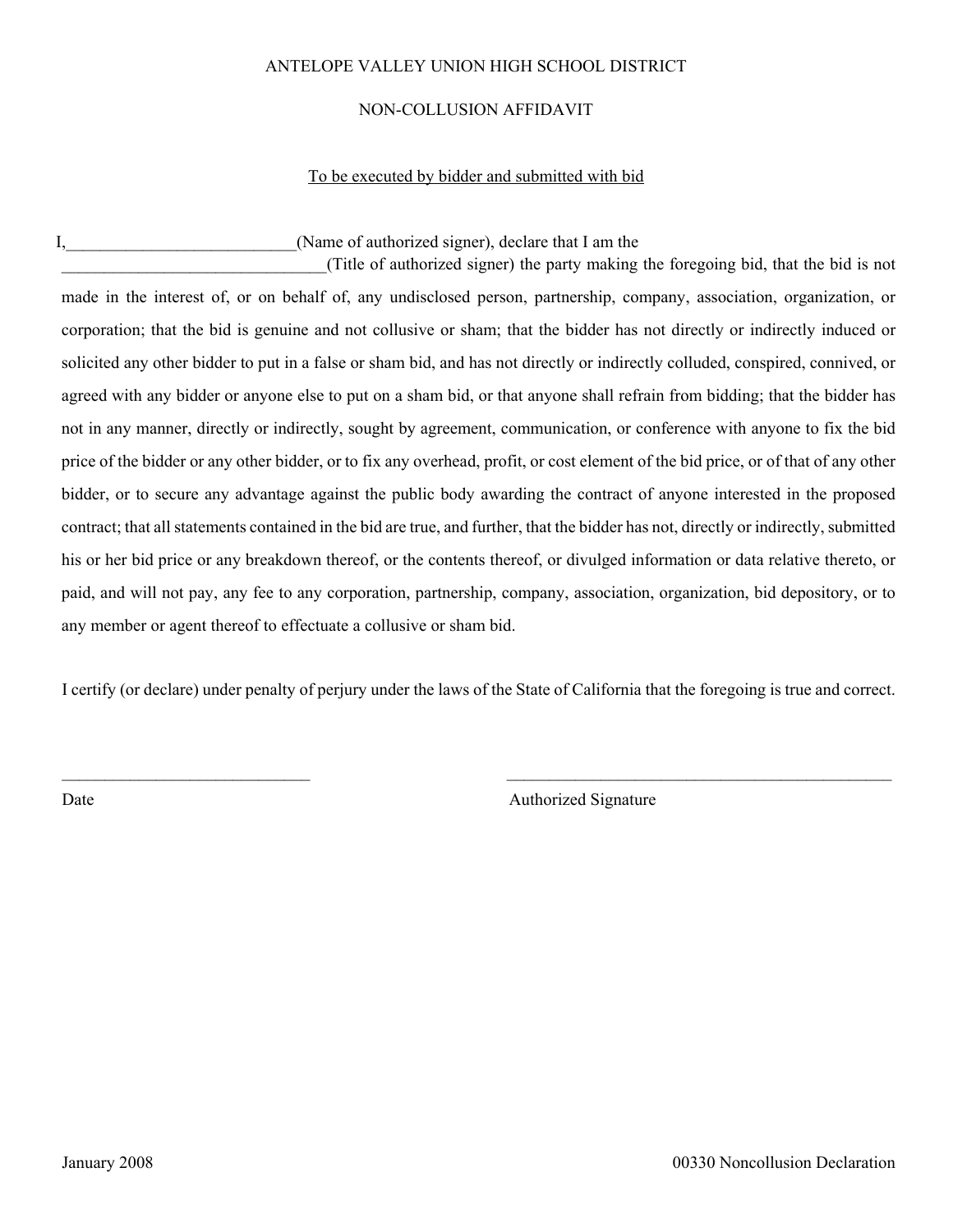### ANTELOPE VALLEY UNION HIGH SCHOOL DISTRICT

### **CONTRACTOR'S CERTIFICATE REGARDING ALCOHOLIC BEVERAGE and TOBACCO-FREE CAMPUS POLICY**

The Contractor agrees that it will abide by and implement the District's Alcoholic Beverage and Tobacco-Free Campus Policy, which prohibits the use of alcoholic beverages and tobacco products, at any time, on District-owned or leased buildings, on District property and in District vehicles. The Contractor shall procure signs stating "ALCOHOLIC BEVERAGE AND TOBACCO USE IS PROHIBITED" and shall ensure that these signs are prominently displayed at all entrances to school property at all time.

DATE:

CONTRACTOR

 $BY:$ 

Authorized Signature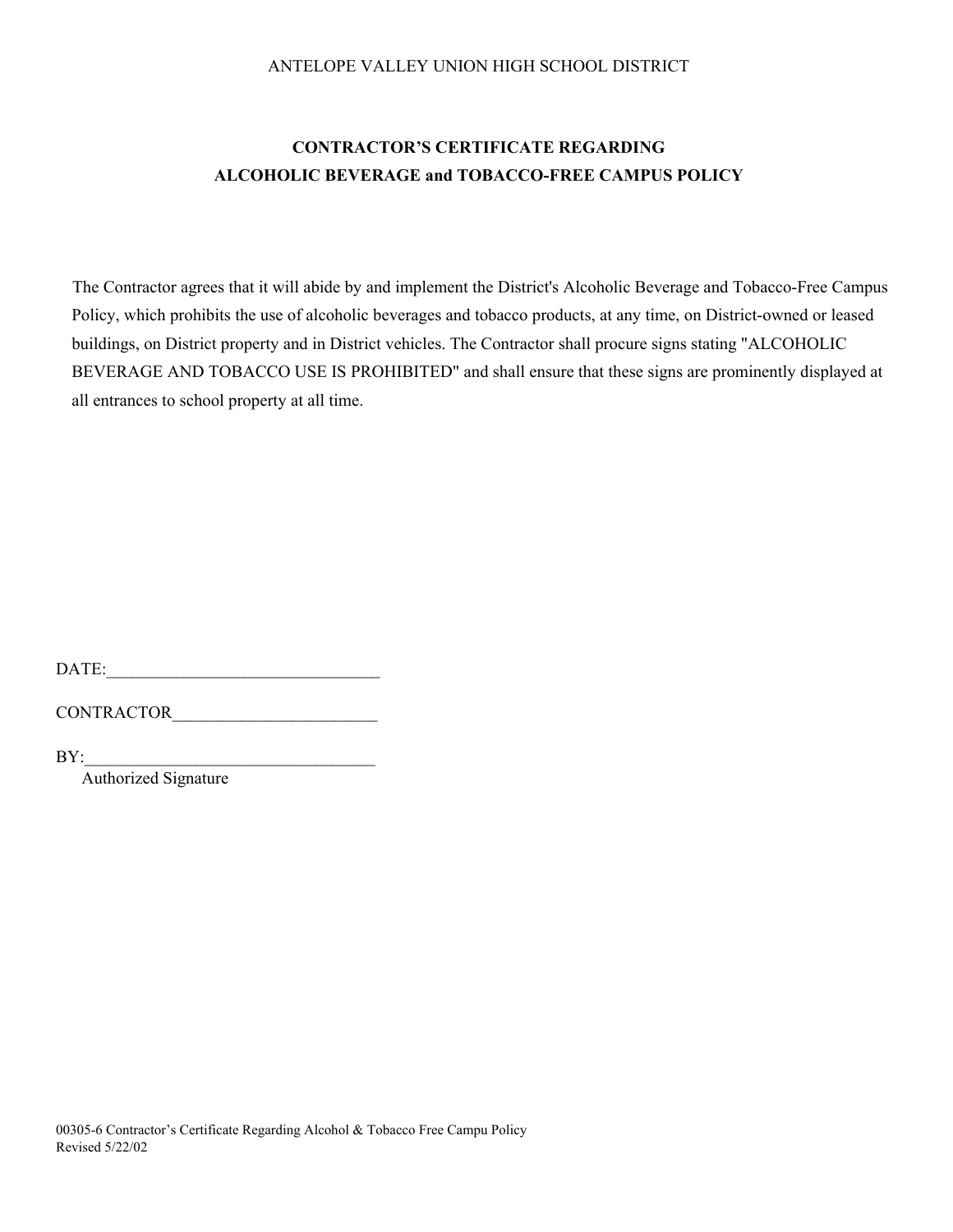### ANTELOPE VALLEY UNION HIGH SCHOOL DISTRICT

### **CONTRACTOR'S CERTIFICATE REGARDING DRUG-FREE WORKPLACE**

This Drug‐Free Workplace Certification form is required from all successful bidders pursuant to the requirements mandated by Government Code Sections 8350 et. seq., the Drug‐Free Workplace Act of 1990. The Drug‐Free Workplace Act of 1990 requires that every person or organization awarded a contract or grant for the procurement of any property or service from any state agency must certify that it will provide a drug-free workplace by performing certain specified acts. In addition, the Act provides that each contract or grant awarded by a State agency may be subject to suspension of payments or termination of the contract or grant, and the Contractor or grantee may be subject to debarment from future contracting, if the contracting agency determines that specified acts have occurred.

Pursuant to Government Code Section 8355, every person or organization awarded a contract or grant from a State agency shall certify that it will provide a drug-free workplace by doing all of the following:

a) publishing a statement, notifying employees that the unlawful manufacture, distribution, dispensation, possession, or use of a controlled substance is prohibited in the person's or organization's workplace, and specifying actions which will be taken against employees for violations of the prohibition;

b) establishing a drug‐free awareness program to inform employees about all of the following:

- 1) the dangers of drug abuse in the workplace;
- 2) the person's or organization's policy of maintaining a drug-free workplace;
- 3) the availability of drug counseling, rehabilitation and employee-assistance programs; and 4) the penalties that may be imposed upon employees for drug abuse violations;

c) requiring that each employee engaged in the performance of the contract or grant be given a copy of the statement required by subdivision (a) and that, as a condition of employment on the contract or grant, the employee agrees to abide by the terms of the statement.

I, the undersigned, agree to fulfill the terms and requirements of Government Code Section 8355 listed above and will (a) publish a statement notifying employees concerning the prohibition of controlled substance at the workplace, (b) establish a drug‐free awareness program, and (c) require each employee engaged in the performance of the contract be given a copy of the statement required by Section 8355(a) and require such employee agree to abide by the terms of that statement.

I also understand that if the DISTRICT determines that I have either (a) made a false certification herein, or (b) violated this certification by failing to carry out the requirements of Section 8355, that the contract awarded herein is subject to termination, suspension of payments, or both. I further understand that, should I violate the terms of the Drug-Free Workplace Act of 1990, I may be subject to debarment in accordance with the requirements of Sections et. Seq.

I acknowledge that I am aware of the provisions of Government Code Sections 8350 et. seq. and hereby certify that I will adhere to the requirements of the Drug‐Free Workplace Act of 1990.

CONTRACTOR: UNITED ASSESSED ASSESSED.

 $BY:$ 

Authorized Signature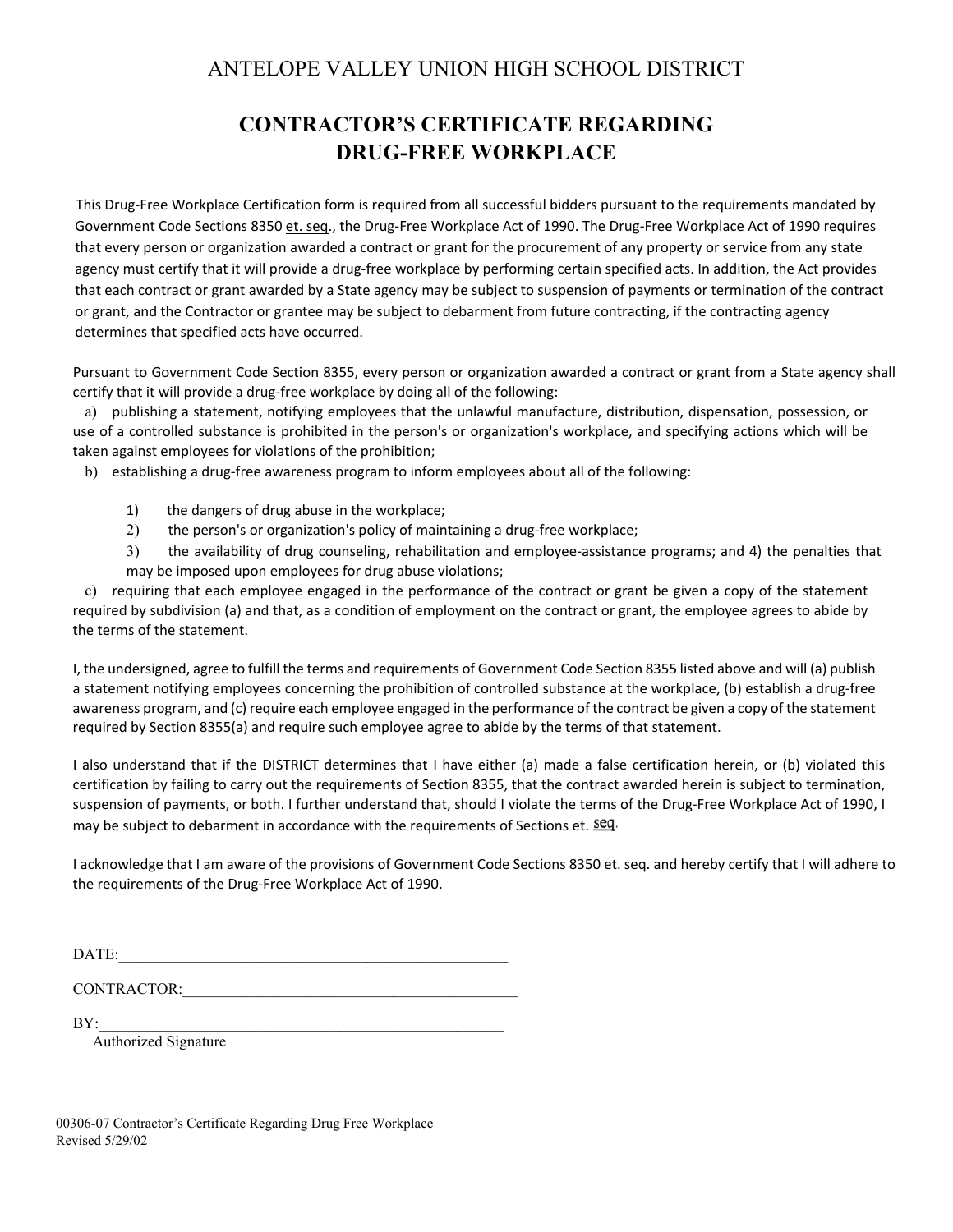### Notice to all Contractors and Subcontractors

Subject: Employment Clearance ‐ Department of Justice

Background Clearance is required for all school district employees and employees of outside contractors before they are permitted on any school site.

The following information is a summary of legal provisions regarding employment processing of fingerprint cards through the California Department of Justice ("CDOJ"). [Education Code 45125.1.]

### S - EMPLOYEES OF ENTITIES, REQUIREMENTS OUTSIDE CONIRACT SERVICES

- 1. Requires CDOJ clearance for employees of defined outside contractors (entity). (EC45125. la.)
- 2. Requires entity to not permit its employees to come in contact with pupils until CDOJ clearance is ascertained. (EC45125. I f.)
- 3. An entity having a contract as specified shall certify in writing to the governing board of the school district that none of its employees who may come in contact with pupils have been convicted of a felony. (EC45125.1g.)
- 4. The entity shall provide a list of names of its employees who may come in contact with pupils to the governing board of the school district.

The above requirements apply to all contractors and subcontractors providing services to the Antelope Valley Union High School District.

### **TO BE EXECUTED BY BIDDER AND SUBMITTED WITH BID CERTIFICATE**

I hereby certify that my company the sum of the above requirements is in compliance with the above requirements of Education Code section 45125.1. I have attached a list of employees from my company who may come in contact with pupils at any school site. None of these employees have been convicted of a felony.

 $\mathcal{L}_\text{max} = \mathcal{L}_\text{max} = \mathcal{L}_\text{max} = \mathcal{L}_\text{max} = \mathcal{L}_\text{max} = \mathcal{L}_\text{max} = \mathcal{L}_\text{max} = \mathcal{L}_\text{max} = \mathcal{L}_\text{max} = \mathcal{L}_\text{max} = \mathcal{L}_\text{max} = \mathcal{L}_\text{max} = \mathcal{L}_\text{max} = \mathcal{L}_\text{max} = \mathcal{L}_\text{max} = \mathcal{L}_\text{max} = \mathcal{L}_\text{max} = \mathcal{L}_\text{max} = \mathcal{$ 

Authorized Signature Date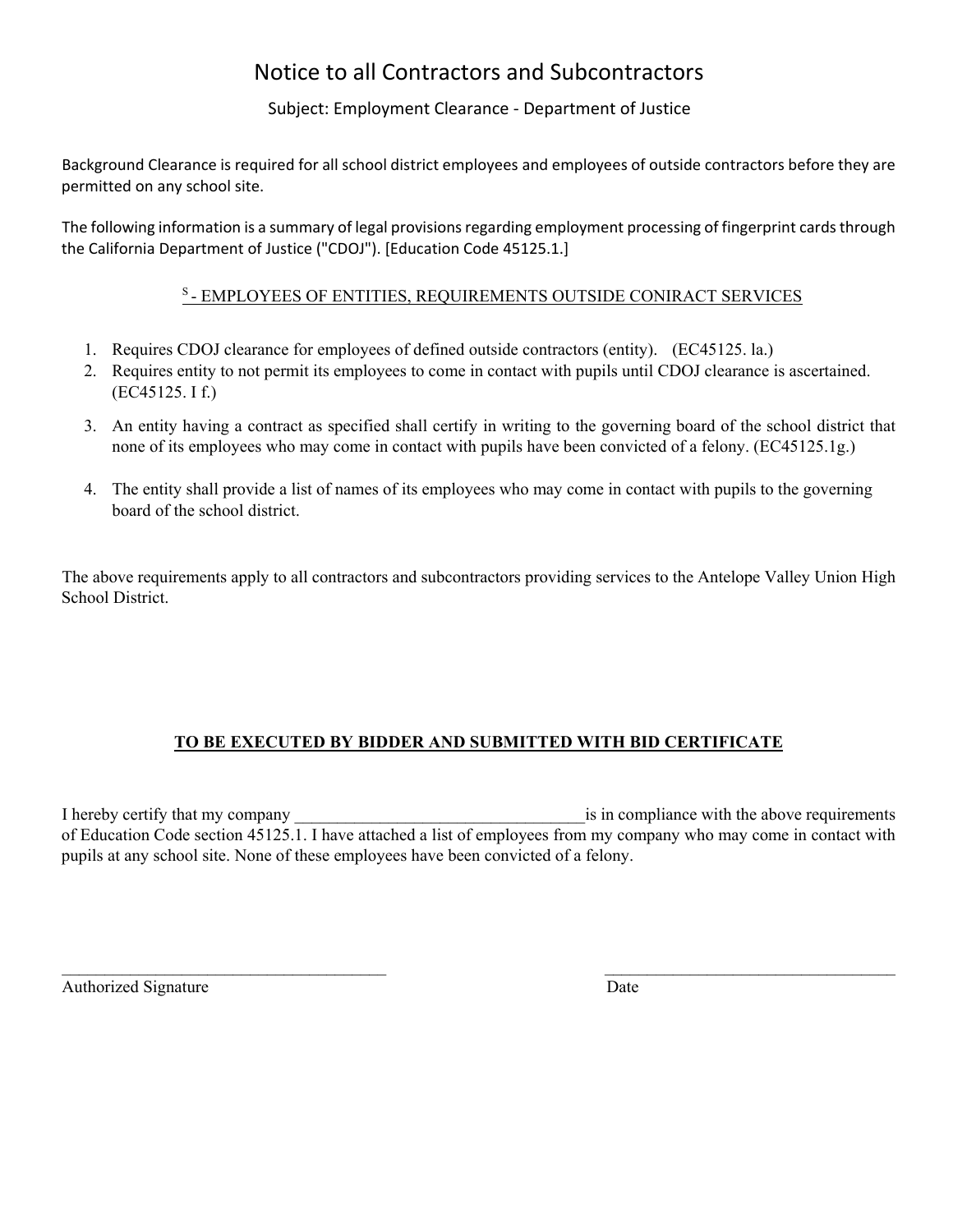| CHILD NUTRITION AND FOOD DISTRIBUTION Dus10N<br><b>MANAGEMENT BULLETIN No 98-113</b>                                                                                       |                       |
|----------------------------------------------------------------------------------------------------------------------------------------------------------------------------|-----------------------|
| TO: Sponsors of the National School Lunch Program and School<br><b>Breakfast Program</b><br><b>County Superintendent of Schools</b><br>Diocesan Superintendents of Schools | ISSUE DATE: July 1998 |
| <b>ATTENTION: Food Service Directors</b>                                                                                                                                   |                       |
| <b>FROM: School Nutrition Programs</b>                                                                                                                                     |                       |
| SUBJECT: Suspension, Debarment and Lobbying Certifications and Policies                                                                                                    |                       |
| REFERENCE. Management Bulleting 97-106 and 94-105; USDA All Points Bulletins SP-98-02, CNP-<br>9802, CNP-98-03, CNP-98-19                                                  |                       |

This Management Bulletin transmits information contained in the attached four All Points Bulletins (APB) issued by the United States Department of Agriculture regarding suspension, debarment and lobbying certifications and policies. Also attached are the Suspension/Debarment Certification and Certification Regarding Lobbying forms and instructions disseminated with the 1998/99 School Nutrition Program renewal documents. Each attached APB is summarized below.

### 1. APB: SP-98-02 and APB CNP-98-19 Suspension and Debarment and Update

These APBs explain actions to be taken by the State agency and school food authorities (SFA) when a vendor is on the U.S. General Service Administration's Suspension and Debarment List. Most of this information was disseminated to school nutrition sponsors in Management Bulletin Number 94-105 dated March 1994. An SFA is prohibited from contracting with a vendor that has been debarred, proposed for debarment, or suspended. The prohibition does not extend to contracts in existence at the time of the debarment/suspension or to most contracts under \$100,000. Rather, it applies to new contracts and extensions or renewals of existing contracts of \$1 00,000 or more and to contracts for audit services, regardless of the amount. When a federal agency takes an action that suspends, debars, or proposes debarment, the vendor's contracts with all other federal agencies are affected. Note: Prior to February 5, 1996, the contract threshold amount was \$25,000.

### 2. APB: CNP-98-02 Certifications for Suspension and Debarment and Lobbying

This APB informs the State agency that a Suspension/Debarment Certification and Certification Regarding Lobbying form is to be obtained by SFAs from existing vendors or potential vendors when contracts exceed \$100,000. Also, when an SFA receives more than \$ 100,000 in federal school nutrition reimbursements, the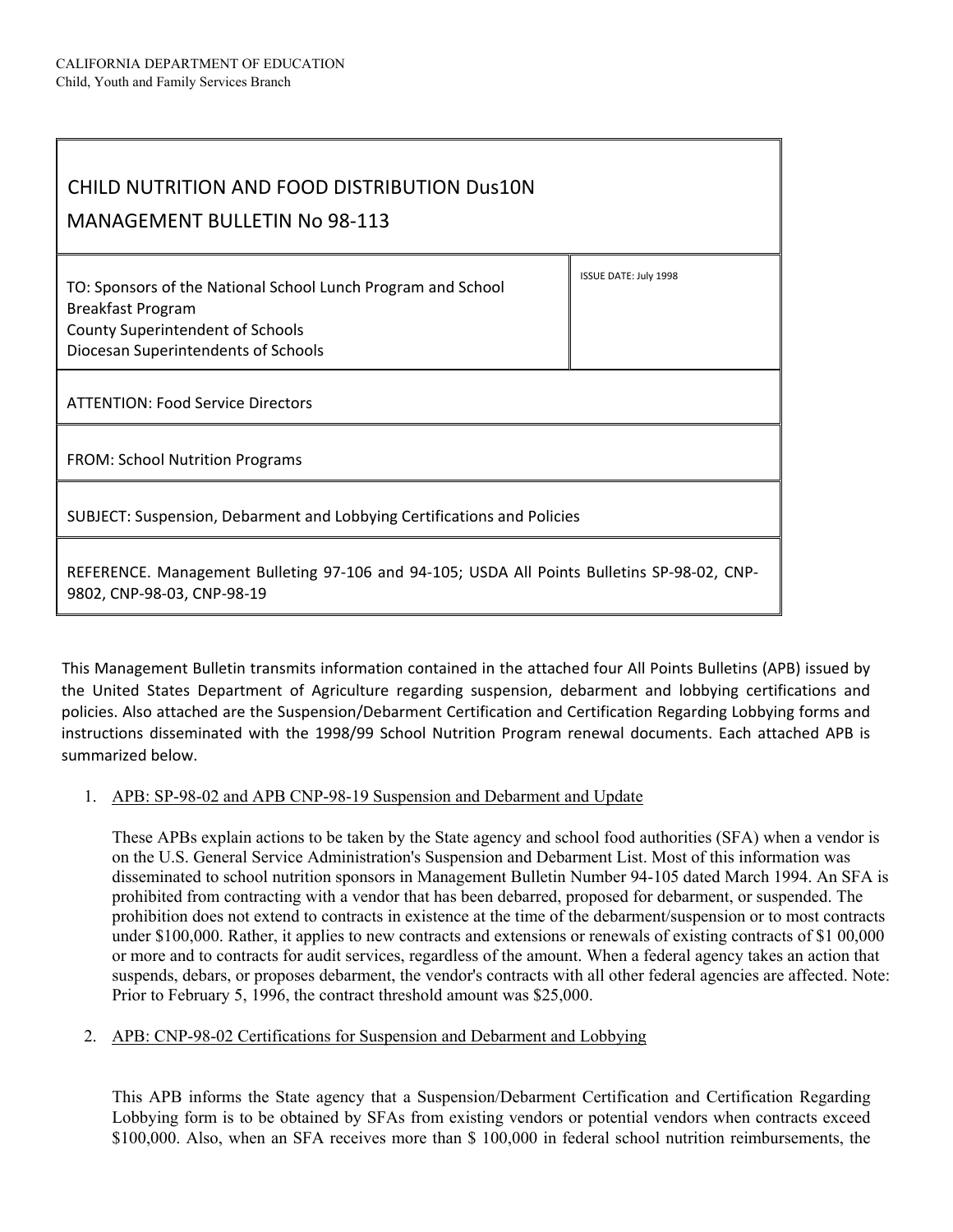SFA must annually complete a Certification Regarding Lobbying as part of the annual process to renew school nutrition program agreements.

### 3. APB: CNP-98-03 Reciprocity Rule and Questions & Answers re: Suspension and Debarment

This APB explains that suspension, proposed debarment, debarment, and voluntary exclusion apply to both federal nonprocurement programs (e.g., School Nutrition Programs) and procurement programs that involve purchases directly by the government. It again states that the SFA must require any potential vendor to include a certification statement with each bid on each contract of \$ 100,000 or more, The bidder certifies that neither it nor any of its principals (e.g., key employees) have been proposed for debarment, debarred, or suspended by a federal agency. It is the responsibility of each bidder to sign the certification statement and submit it with any bid. The SFA may rely upon the certification statement submitted by a bidder unless it is known to be erroneous. In such a case, the SFA should contact the State agency for confirmation of the bidder's status regarding debarment and suspension

If you have any questions, please contact the School Nutrition Programs Unit at (916) 323-1580 or toll free (800) 952- 5609.

| Duwayne Brooks, Director                       | Kathy B. Lewis                   |
|------------------------------------------------|----------------------------------|
| Child Nutrition and Food Distribution Division | Deputy Superintendent            |
| Assistant Superintendent of Public Instruction | Child, Youth and Family Services |
|                                                |                                  |

The USDA is an equal opportunity provider and employer.

California Department of Education School Nutrition Programs Unit Child Nutrition and Food Distribution Division April 1998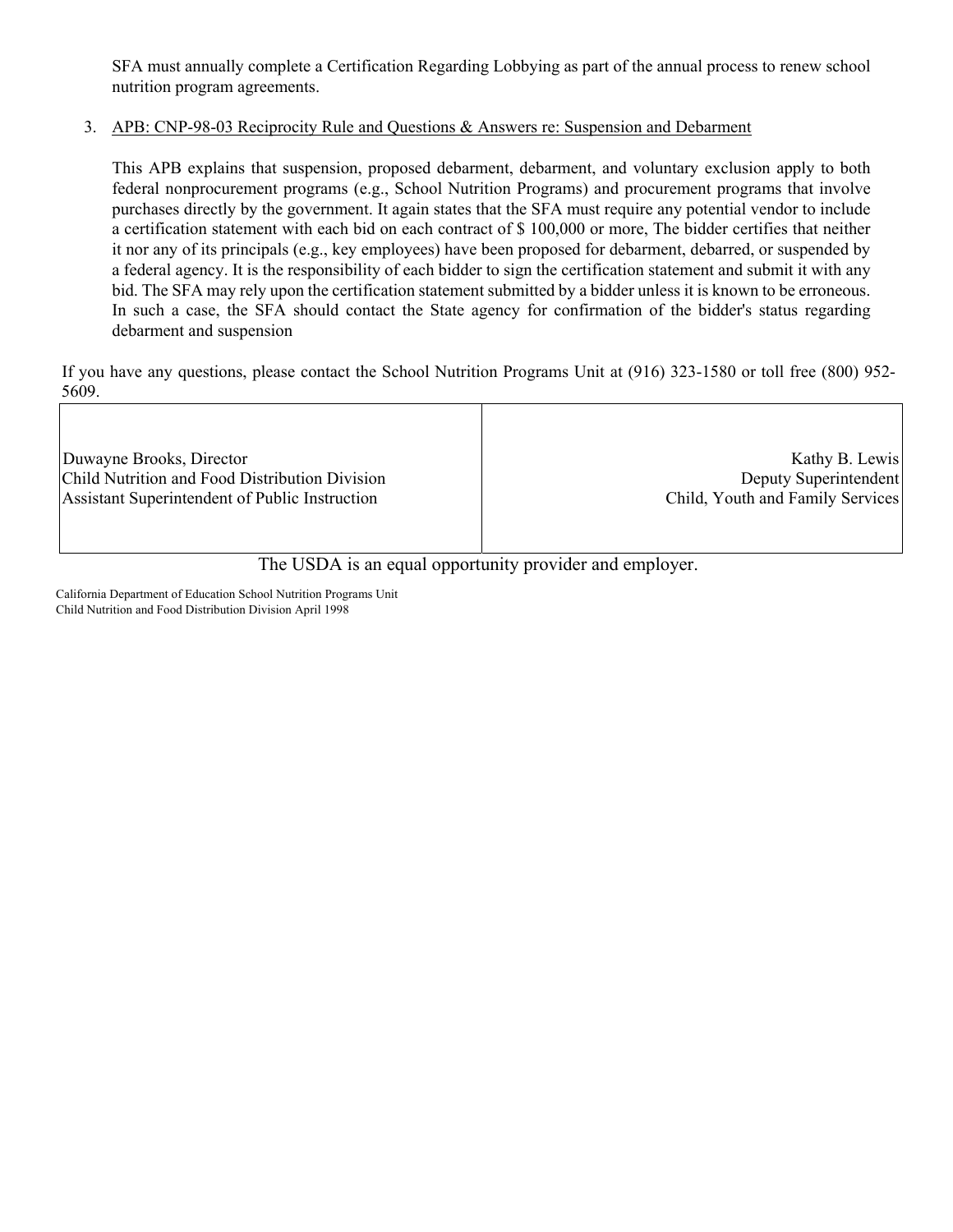### Certification and Disclosure Statements

Management Bulletin 98-113 Attachment 3: an explanation of submittal requirements of the Suspension and Debarment Certification Statement and the Certification Regarding Lobbying.

Following is an explanation of submittal requirements of the Suspension and Debarment Certification Statement and the Certification Regarding Lobbying by School Food Authorities (SFA) and Food Service Management/Consulting Companies.

Beginning with the 1998/99 school year, instructions to comply with procurement requirements by completion of these certifications will be included in the annual renewal of School Nutrition Programs.

The applicability of this information begins with the 1998/99 school year and is for SFAs that meet one of the following criteria:

The SFA's estimated annual federal child nutrition reimbursement will exceed \$100,000.

The SFA's annual contract with a vendor exceeds \$100,000,

The SFA utilizes a Food Service Management or Consulting Company and the annual contract exceeds \$100,000.

Suspension and Debarment Certification

This certification is required to be completed by the contractor each time an SFA renews or extends an existing contract that exceeds \$100,000. The certification is also required when an SFA puts out bids for goods and services that will exceed \$100,000. In these instances, the SFA must obtain a completed Suspension and

Debarment Certification from either the potential vendor or existing contractor before any transactions can occur between the sponsor and the vendor or contractor (7 CFR 3017.110). This certification is required as part of the original bid, contract renewal, or contract extension to assure the SFA that the vendor or any of its key employees have not been proposed for debarment, debarred, or suspended by a Federal agency. While this certification is required for all contracts in excess of \$100,000, it is recommended that they be routinely requested under all procurements. The completed certification is to be attached to the signed contract and maintained on file by the SFA. Do not submit the certification to the California Department of Education.

### Certification Regarding Lobbying

SFAs that receive in excess of \$100,000 in annual federal meal reimbursement must annually complete and submit this certification statement to the California Department of Education (CDE), Child Nutrition and Food Distribution Division (CNFFD). The statement is part of the annual renewal of the SFA's agreement with the California Department of Education, Child Nutrition and Food Distribution Division.

In addition, when SFAs put out bids for goods and services or renew/extend existing contracts that exceed the \$100,000 threshold, they are required to obtain a completed Certification Regarding Lobbying from either the potential vendors and/or existing contractors before any transactions can occur between the SFA and the vendor or contractor (7 CFR 3018.110). This certification is required as part of the original bid, contract renewal, or contract extension and is not submitted the CDE.

Also enclosed is the Disclosure of Lobbying Activities form. This is required to be completed if the potential or existing contractor, using other than federal funds, has paid or will pay for lobbying activities in connection with the school nutrition program agreement (Item 2 of the Certification Regarding Lobbying statement).

### Applicable to Both Certification Statements

- Federal law prohibits SFAs from circumventing the \$ 100,000 threshold by entering into multiple contracts; each of which do not equal or exceed \$100,000, but the aggregate amount of all the contracts will equal or exceed \$100,000.
- Vendors must submit completed certifications to the SFA as part of the original bid, contract renewal, or contract extension. If completed certifications are not included, the original bid is considered nonresponsive, and the contract renewal or extension is incomplete. In order for the SFA to consider the original bid or renew/extend the original contract, the vendors must have submitted current certifications to the SFA.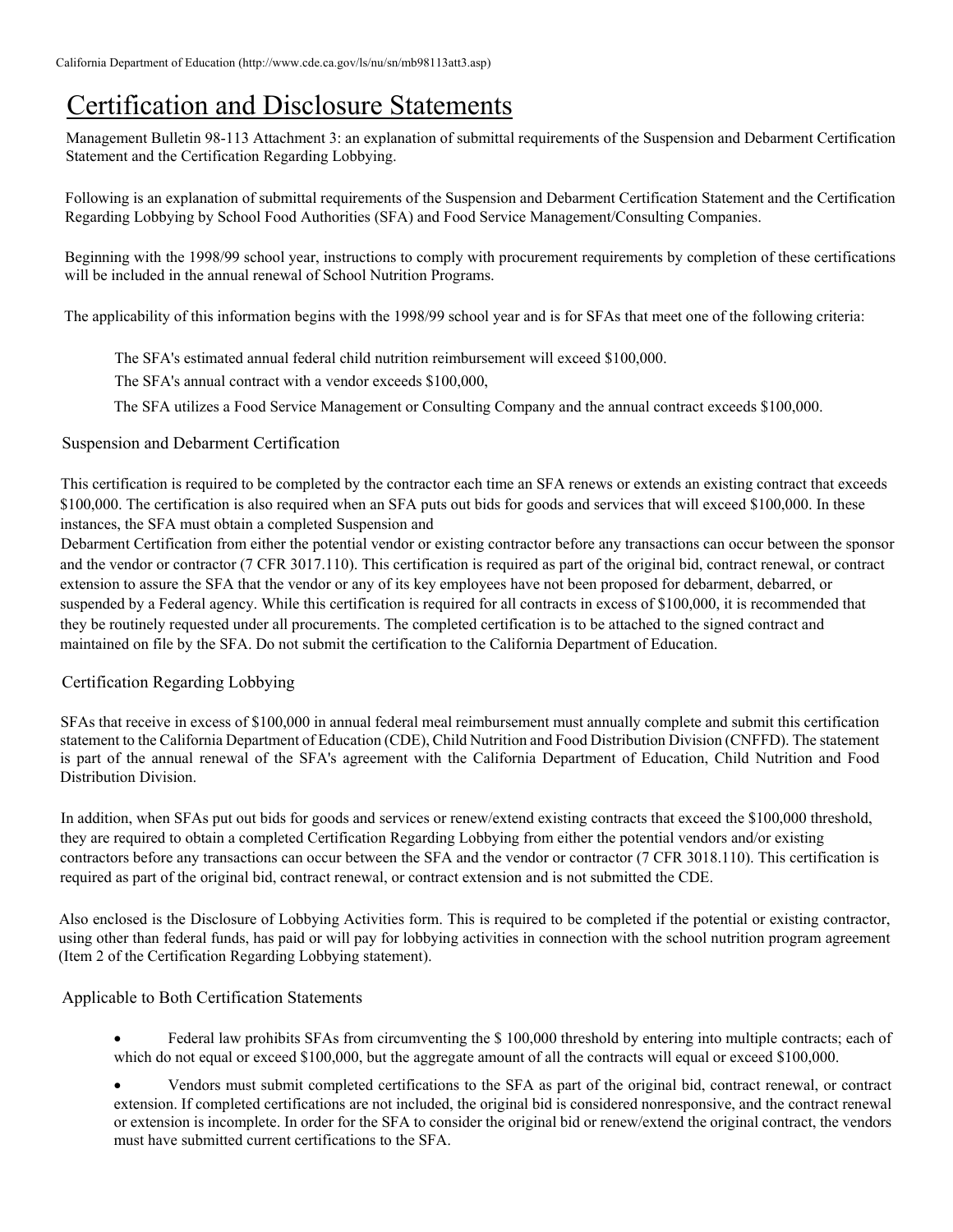### SFAs with Food Service Management or Consulting Contracts

SFAs utilizing food service management or consulting companies must include both certification statements in all Requests for Proposals (RFP). SFAs must retain the certifications with its documentation of new contracts and contract amendments/renewals submitted to the CDE, CNFDD, for approval. The food service management or consulting company must annually sign and submit to the SFA both the Suspension and Debarment Certification and the Certification Regarding Lobbying. If receiving more than \$100,000 in federal reimbursement, the SFA is required to sign and submit the Certification Regarding Lobbying to the CDE, CNFDD.

### Summary

### Suspension and Debarment Certification

- 1. The SFA must include this certification in all RFPs that result in an annual contract in excess of \$100,000
- 2. A contractor is required to sign this certification when a contract or renewal contract with an SFA exceeds \$100,000 annually in federal funds.
- 3. The SFA retains certification signed by contractor with executed contract and maintains it on file.

### Certification Regarding Lobbying

- 1. SFAs receiving in excess of \$100,000 in annual federal reimbursement must sign and submit this certification during the annual renewal of the School Nutrition Programs participation.
- 2. SFAs must obtain this completed certification from any potential or existing contractor as part of any original contract or contract renewal/extension that exceeds the annual expenditure of \$ 100,000 in federal funds. Retain the certifications with bid documents.
- 3. The Disclosure of Lobbying Activities form may need to be completed if any payment has been made or will be made to any person or lobbying entity. (Item 2 of Certification Regarding Lobbying.)

If you have any questions, please contact your SNPU county analyst by reaching Manuel Martinez, Office Technician, SNPU, by phone at 916-323-7186 or 800-952-5609, or by e-mail at mmartine@cde.ca.gov.

> Questions: School Nutrition Programs Unit | 800-952-5609 California Department of Education 1430 N. Street, Sacramento, CA 95814 Last Reviewed: Tuesday, June 15, 2010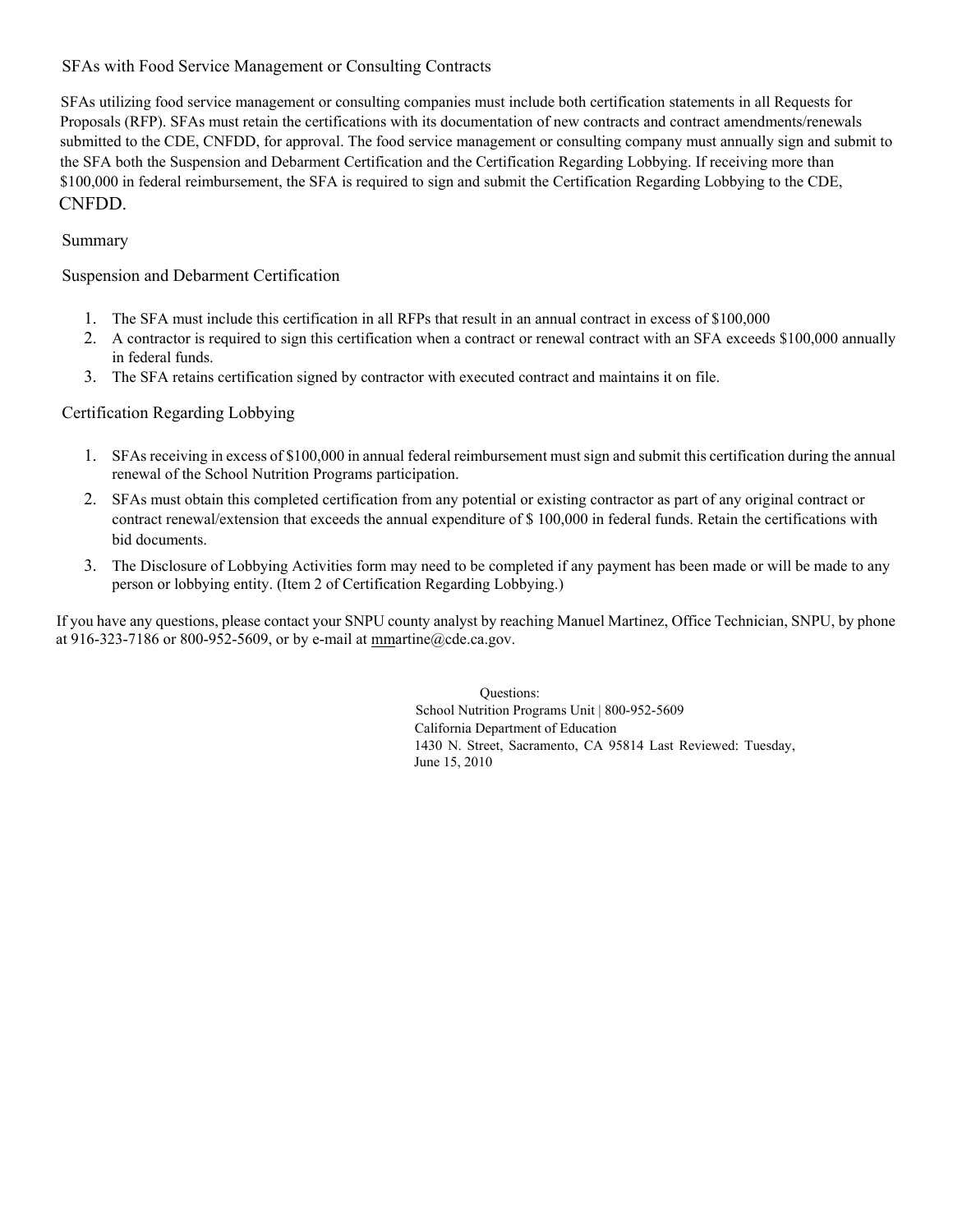### SUSPENSION AND DEBARMENT CERTIFICATION U.S. DEPARTMENT OF AGRICULTURE

INSTRUCTIONS: SFA to obtain from any potential vendor or existing contractor for all contracts in excess of \$100,000. This form is required each time a bid for goods/services over \$100,000 is solicited or when renewing/extending an existing contract exceeding SIOO,OOO per year (Includes Food Service Management and Food Service Consulting Contracts).

Certification Regarding Debarment, Suspension, Ineligibility and Voluntary Exclusion Lower Tier Covered Transactions

This certification is required by the regulations implementing Executive Order 12549, Debarment and Suspension, 7 CFR Part 3017, Section 3017.510, Participants' responsibilities. The regulations were published as Part IV of the January 30, 1989, Federal Register (pages 4722 — 4733). Copies of the regulations may be obtained by contacting the Department of Agriculture agency with which this transaction originated.

### (BEFORE COMPLETING CERTIFICATION, READ INSTRUCTIONS ON NEXT PAGE)

- (1) The prospective lower tier participant certifies, by submission of this proposal, that neither it nor its principals is presently debarred, suspended, proposed for debarment, declared ineligible, or voluntarily excluded from participation in this transaction by any Federal department or agency.
- (2) Where the prospective lower tier participant is unable to certify to any of the statements in this certification, such prospective participant shall attach an explanation to this proposal.

Name of School Food Authority Agreement Number

Potential Vendor or Existing Contractor (Lower Tier Participant):

Printed Name Title Authorized Signature Date

DO NOT SUBMIT THIS FORM. RETAIN WITH THE APPLICABLE CONTRACT OR BID RESPONSES

**G:SNP:DEBARMENT**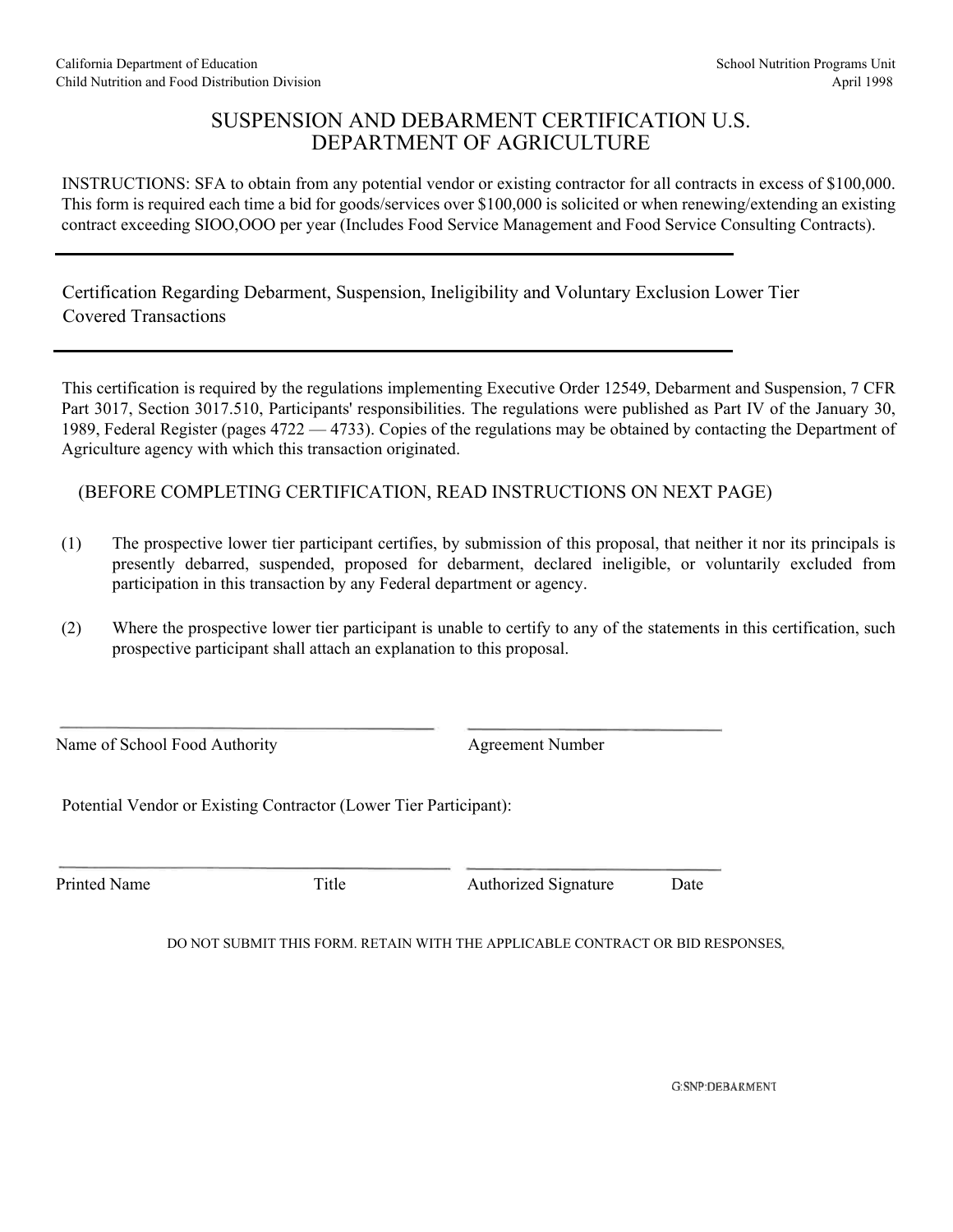### INSTRUCTIONS FOR CERTIFICATION

- 1. By signing and submitting this form, the prospective lower tier participant (one whose contract for goods or services exceeds the Federal procurement small purchase threshold fixed at \$100,000) is providing the certification set out on the reverse side in accordance with these instructions.
- 2. The certification in this clause is a material representation of fact upon which reliance was placed when this transaction was entered into. If it is later determined that the prospective lower tier participant knowingly rendered an erroneous certification, in addition to other remedies available to the Federal Government, the department or agency with which this transaction originated may pursue available remedies, including suspension and/or debarment.
- 3. The prospective lower tier participant shall provide immediate written notice to the person to which this proposal is submitted if at any time the prospective lower tier participant learns that its certification was erroneous when submitted or has become erroneous by reason of changed circumstances.
- 4. The terms "covered transaction," "debarred," "suspended," "ineligible, lower tier covered transaction," "participant," "person," "primary covered transaction," "principal, " "proposal," and "voluntarily excluded," as used in this clause, have the meanings set out in the Definitions and Coverage sections of rules implementing Executive Order 12549. You may contact the person to which this proposal is submitted for assistance in obtaining a copy of those regulations.
- 5. The prospective lower tier participant agrees by submitting this form that, should the proposed covered transaction be entered into, it shall not knowingly enter into any lower tier covered transaction with a person who is debarred, suspended, declared ineligible, or voluntarily excluded from participation in this covered transaction, unless authorized by the department or agency with which this transaction originated.
- 6. The prospective tower tier participant further agrees by submitting this form that it will include this clause titled "Certification Regarding Debarment, Suspension, Ineligibility and Voluntary Exclusion — Lower Tier Covered Transactions," without modification, in all lower tier covered transactions and in all solicitations for lower tier covered transactions.
- 7. A participant in a covered transaction may rely upon a certification of a prospective participant in a lower tier covered transaction that it is not debarred, suspended, ineligible, or voluntarily excluded from the covered transaction, unless it knows that the certification is erroneous. A participant may decide the method and frequency by which it determines the eligibility of its principals. Each participant may, but is not required to, check the Nonprocurement List.
- 8. Nothing contained in the foregoing shall be construed to require establishment of a system of records in order to render in good faith the certification required by this clause. The knowledge and information of a participant is not required to exceed that which is normally possessed by a prudent person in the ordinary course of business dealings.
- 9. Except for transactions authorized under paragraph 5 of these instructions, if a participant in a covered transaction knowingly enters into a lower tier covered transaction with a person who is suspended, debarred, ineligible, or voluntarily excluded from participation in this transaction, in addition to other remedies available to the Federal Government, the department or agency with which this transaction originated may pursue available remedies, including suspension and/or debarment.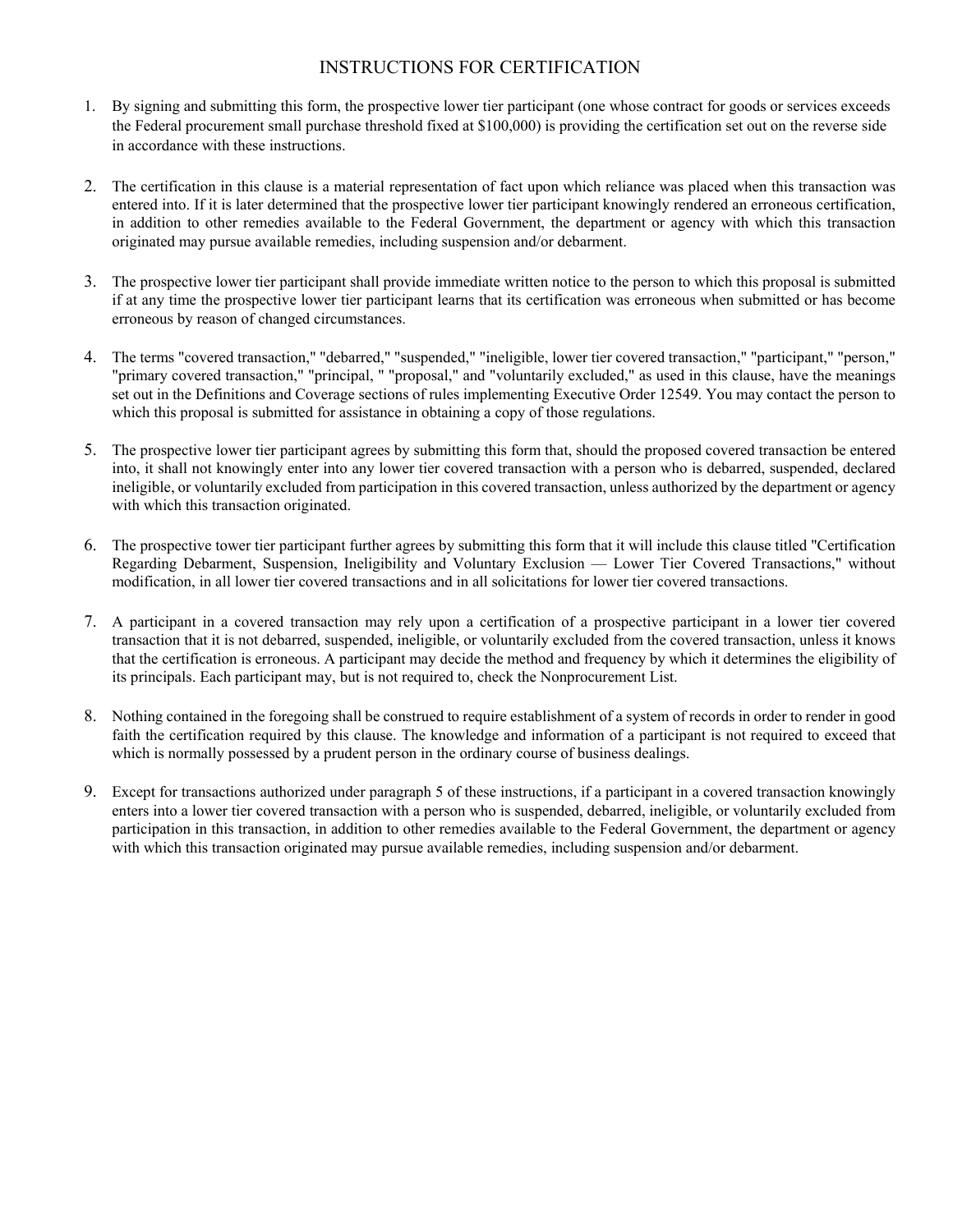### **DISCLOSURE OF LOBBYING ACTIVITIES Complete this form to disclose lobbying activities pursuant to 31 U.S.C. 1352 (Sec reverse for public burden disclosure)**

| I. Type of Federal<br>Action:<br>Contract<br>a.<br>Grant<br>b.<br>c. Cooperative<br>Agreement<br>d. Loan<br>e. Loan Guarantee<br>Loan Insurance<br>f.            | 2. Status of Federal Action:<br>Bid/offer/application<br>a.<br>Initial award<br>b.<br>Post-award<br>$\mathbf{c}$ . |                                                                                                                                   | 3. Report Type:<br>a.<br>$\mathbf b$ . | Initial filing<br>Material change<br>FOR MATERIAL CHANGE ONLY:                  |
|------------------------------------------------------------------------------------------------------------------------------------------------------------------|--------------------------------------------------------------------------------------------------------------------|-----------------------------------------------------------------------------------------------------------------------------------|----------------------------------------|---------------------------------------------------------------------------------|
| 3. Name and Address of Reporting<br>Entity:                                                                                                                      |                                                                                                                    |                                                                                                                                   |                                        | • If Reporting Entity in No. 4 is Subawardee, Enter Name and Address of Prime:  |
| Prime<br>Tier ,if known<br>Congressional District, if known:                                                                                                     | Subawardee                                                                                                         | Congressional District, if known:                                                                                                 |                                        |                                                                                 |
| • Federal Department/Agency:                                                                                                                                     |                                                                                                                    | • Federal Program Name/Description:<br>CFDA Number, if applicable:                                                                |                                        |                                                                                 |
| • Federal Action Number, if known:                                                                                                                               |                                                                                                                    | • Award Amount, if known:<br>\$                                                                                                   |                                        |                                                                                 |
| • a. Name and Address of Lobbying<br>Entity<br>(if individual, last name, first name,<br>$M$ ):                                                                  |                                                                                                                    | IOa) (last name, first name, MI):                                                                                                 |                                        | 10. b. Individuals Performing Services (Including address If different from No. |
|                                                                                                                                                                  |                                                                                                                    | (attach Continuation Sheet(s) if necessary)                                                                                       |                                        |                                                                                 |
| • Amount of Payment (check all that<br>apply):<br>\$<br>actual<br>planned<br>• Form of Payment (check all that<br>apply):<br>Cash<br>In-kind; specify:<br>Nature |                                                                                                                    | • Type of Payment (check all that apply):<br>Retainer One-time fee<br>Commission<br>Contingent fee<br>Deferred<br>Other; specify: |                                        |                                                                                 |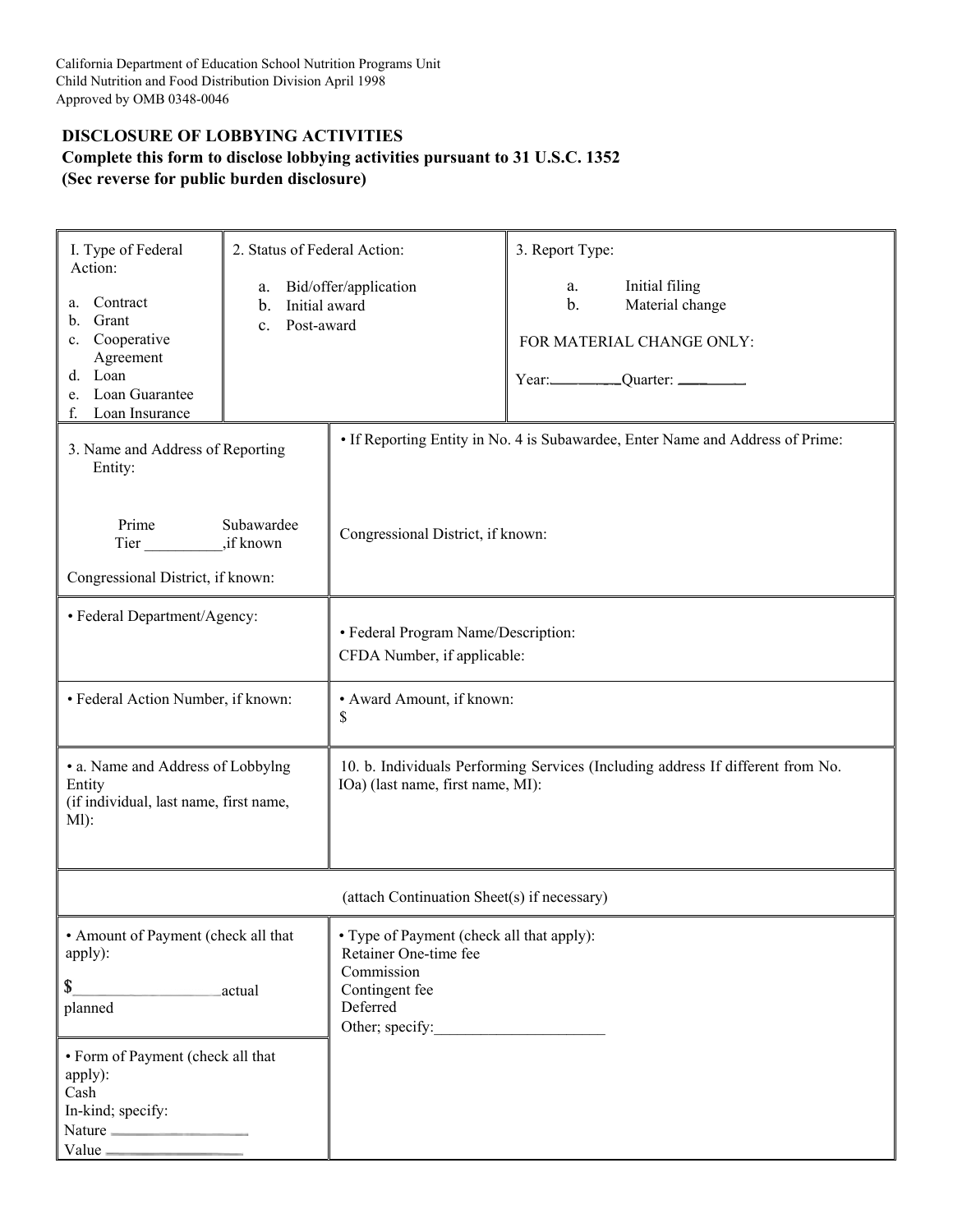| • Brief description of services performed or to be performed and date(s) of service, including officer(s), employees(s) or<br>member(s) contacted, for payment indicated in No. I l:<br>(Attach Continuation Sheet(s) SF-LLL-A, if necessary)                                                                                                                                                                                                                                                                                                                                                                                                           |                                           |                                                                                                                |  |
|---------------------------------------------------------------------------------------------------------------------------------------------------------------------------------------------------------------------------------------------------------------------------------------------------------------------------------------------------------------------------------------------------------------------------------------------------------------------------------------------------------------------------------------------------------------------------------------------------------------------------------------------------------|-------------------------------------------|----------------------------------------------------------------------------------------------------------------|--|
| 15. Continuation Sheet(s) SF-LLL-A attached: Yes No                                                                                                                                                                                                                                                                                                                                                                                                                                                                                                                                                                                                     |                                           |                                                                                                                |  |
| 16. Information requested through this form is<br>authorized by Title 31 U.S.C. section 1352. This<br>disclosure of lobbying activities is a material<br>representation of fact upon which reliance was<br>placed by the tier above when this transaction was<br>made or entered into. This disclosure is required<br>pursuant to 31 U.S.C. 1352. This information will<br>be reported to the Congress semi-annually and<br>will be available for public inspection. Any<br>person who fails to file the required disclosure<br>shall be subject to a civil penalty of not less than<br>\$10,000 and not more than \$ 100,000 for each<br>such failure. | Print Name:<br>Telephone No: (2008) Date: | Title: No. 1998. The Commission of the Commission of the Commission of the Commission of the Commission of the |  |
| Federal Use only:                                                                                                                                                                                                                                                                                                                                                                                                                                                                                                                                                                                                                                       |                                           | Authorized for local reproduction Standard<br>Form - LLL                                                       |  |

П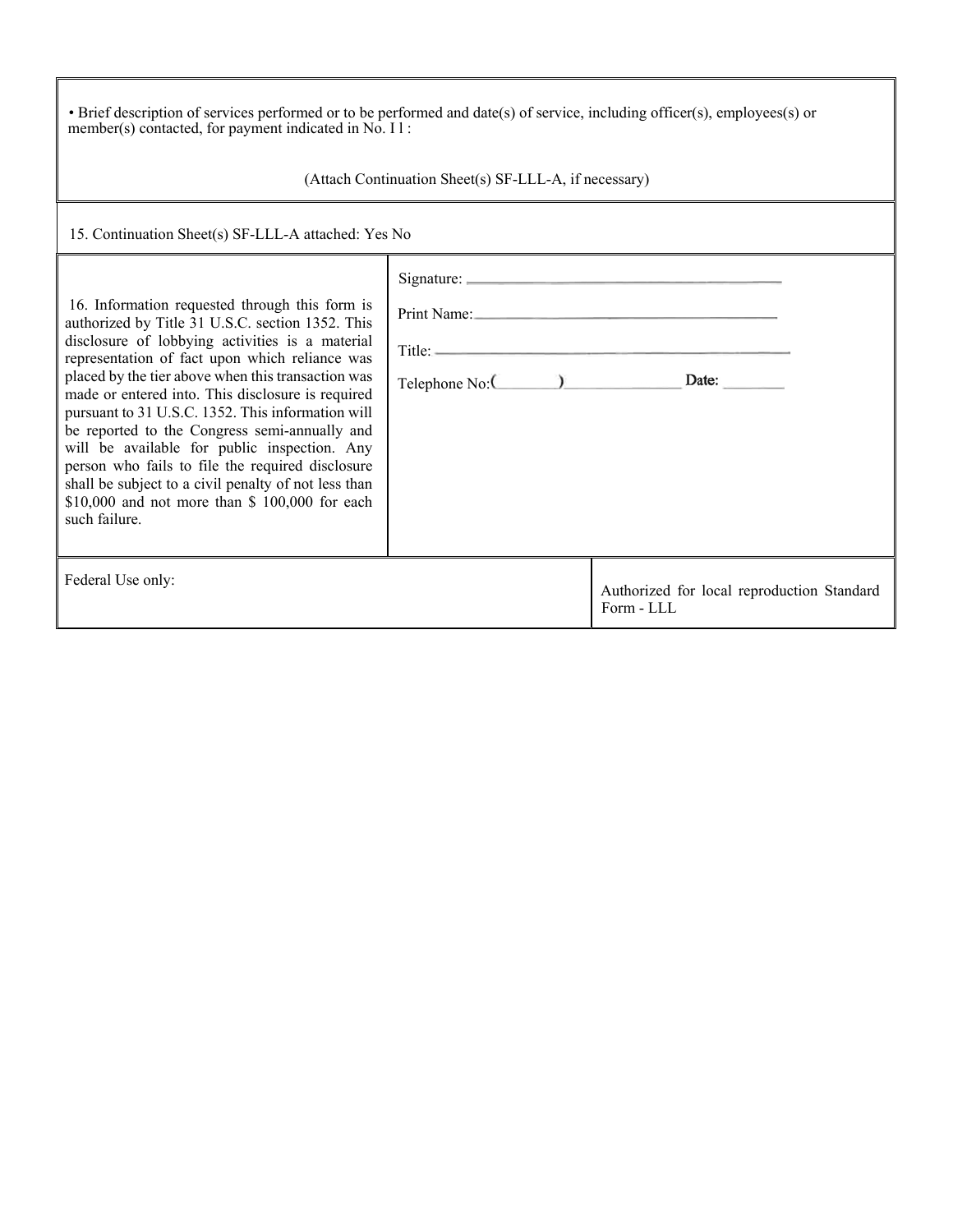### INSTRUCTIONS FOR COMPLETION OF SF LLL, DISCLOSURE OF LOBBYING ACTIVITIES

This disclosure form shall be completed by the reporting entity, whether subawardee or prime Federal recipient, at the initiation or receipt of a covered Federal action, or a material change to a previous filing, pursuant to title 31 U.S.C. section 1352. The filing of a form is required for each payment or agreement to make payment to any lobbying entity for influencing or attempting to influence an officer or employee of any agency, a Member of Congress, an officer or employee of Congress, or an employee of a Member of Congress in connection with a covered Federal action. Use the SF-LLL-A Continuation Sheet for additional information if the space on the form is inadequate. Complete all sections that apply for both the initial filing and material change report. Refer to the implementing guidance published by the Office of Management and Budget for additional information.

- 1. Identify the type of covered Federal action for which lobbying activity is and/or has been secured to influence the outcome of a covered Federal action.
- 2. Identify the status of the covered Federal action.
- 3. Identify the appropriate classification of this report. If this is a follow-up report caused by a material change to the information previously reported, enter the year and quarter in which the change occurred. Entcr the date of the last previously submitted report by this reporting entity for this covered Federal action.
- 4. Enter the full name, address, city, state, and zip code of the reporting entity. Include Congressional District, if known. Check the appropriate classification of the repotting entity that designates if it is, or expects to be, a prime or subaward recipient. Identify the tier of the subawardee, e.g., the first subawardee of the prime is the 1<sup>SI</sup> tier. Subawards include but are not limited to subcontracts, subgrants, and contract awards under grants.
- 5. If the organization filing the report in No. 4 checks "Subawardee, 'l then enter the full name, address, city, state, and zip code of the prime Federal recipient. Include Congressional District, if known.
- 6. Enter the name of the Federal agency making the award or loan commitment. Include at least one organizational level below agency name, if known. For example, Department of Transportation, United States Coast Guard.
- 7. Enter the Federal program name or description for the covered Federal action (No. l). If known, enter the full Catalog of Federal Domestic Assistance (CFDA) number for grants, cooperative agreements, loans, and loan commitments.
- 8. Enter the most appropriate Federal identifying number available for the Federal action identified in No. I (e.g., Request for Proposal (RFP) number; Invitation for Bid (IFB) number; grant announcement number; the contract, grant, or loan award number; the application/proposal control number assigned by the Federal agency). Include prefixes, e.g., "RFPDE-90-001."
- 9. For a covered Federal action where there has been an award or loan commitment by the Federal agency, enter the Federal amount of the award/loan commitment for the prime entity identified in No. 4 or 5.
- 10. (a) Enter the full name, address, city, state, and zip code of the lobbying entity engaged by the reporting entity identified in No. 4 to influence the covered Federal action. (b) Enter the full names of the individual(s) performing services, and include full address if different from No. 10(a). Enter Last Name, First Name, and Middle Initial (MI).
- 11. l l . Enter the amount of compensation paid or reasonably expected to be paid by the reporting entity (No. 4) to the lobbying entity (No. 10).
- 12. Check the appropriate box(es). Check all boxes that apply. If other, nature.
- 13. Check the appropriate box(es). Check all boxes that apply. If payment is made through an in-kind contribution, specify the nature and value of the in-kind payment.
- 14. Provide a specific and detailed description of the services that the lobbyist has performed, or will be expected to perform, and the date(s) of any services rendered. Include all preparatory and related activity, not just time spent in actual contact with Federal officials. the Federal official(s) or employee(s) contacted or the officer(s), employee(s), or Member(s) of Congress that were contacted.
- 15. Check whether or not a SF-LLL-A Continuation Sheet(s) is attached.
- 16. The certifying official shall sign and date the form, print his/her name, title, and telephone number.

Public reporting burden for this collection of information is estimated to average 30 minutes per response, including time for reviewing instruction, searching existing data sources, gathering and maintaining the data needed, and completing and reviewing the collection of information. Send comments regarding the burden estimate or any other aspect of this collection of information, including suggestions for reducing this burden, to the Office of Management and Budget, Paperwork Reduction Project (0348-0046), Washington, D.C. 20503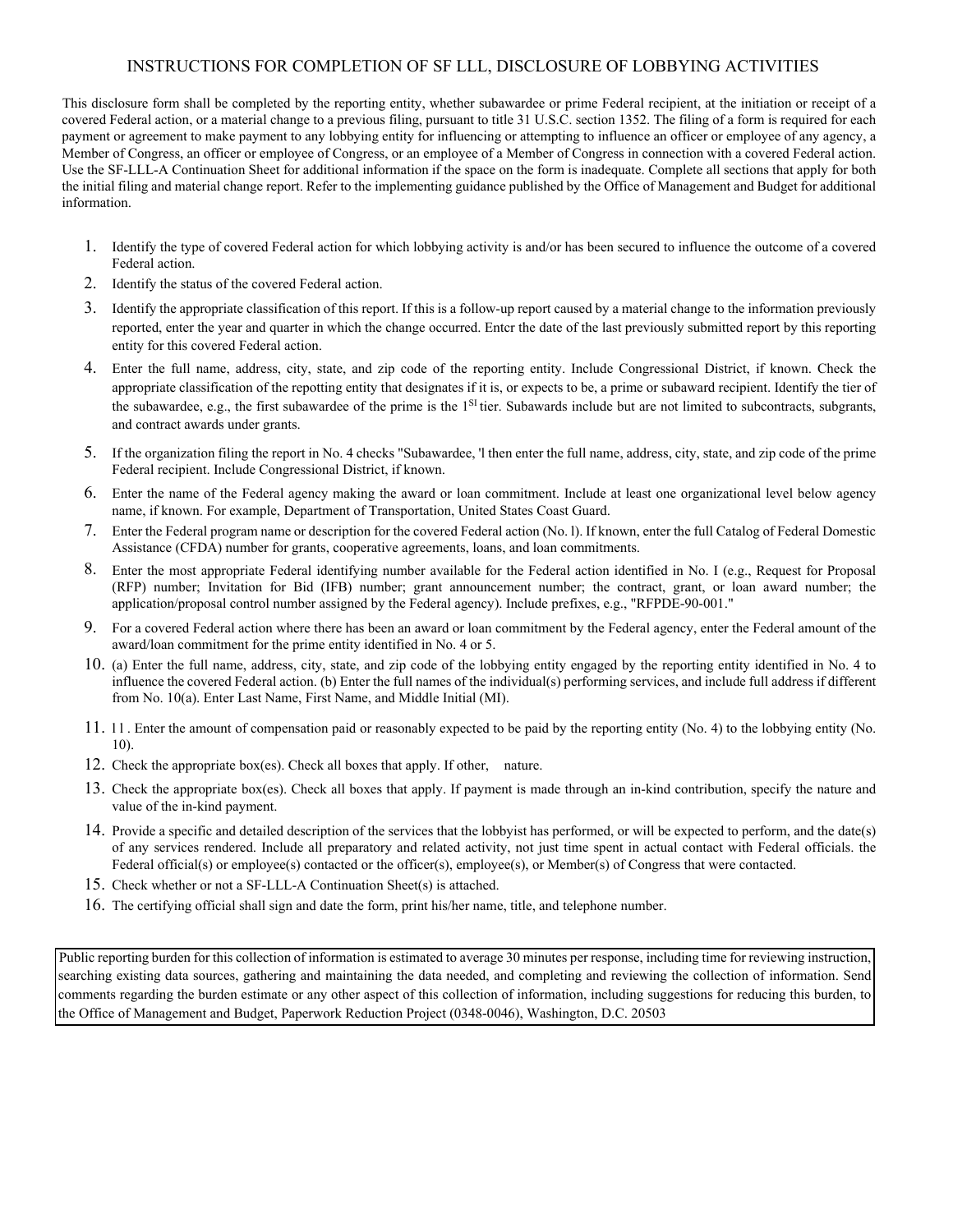### **CERTIFICATION REGARDING LOBBYING**

**INSTRUCTIONS: To be completed and submitted ANNUALLY by any child nutrition entity receiving Federal reimbursement in excess of \$100,000 per year and potential or existing contractors/vendors as part of an original bid, contract renewal or extension when the contract exceeds \$100,000.**

### **Applicable to Grants, Subgrants, Cooperative Agreements, and Contracts Exceeding \$100,000 in Federal Funds**

Submission of this certification is a prerequisite for making or entering into this transaction and is imposed by section 1352, Title 31, U.S. Code. This certification is a material representation of fact upon which reliance was placed when this transaction was made or entered into. Any person who fails to file the required certification shall be subject to a civil penalty of not less than \$10,000 and not more than \$100,000 for each such failure.

The undersigned certifies, to the best of his or her knowledge and belief, that:

- (l) No Federal appropriated funds have been paid or will be paid by or on behalf of the undersigned, to any person for influencing or attempting to influence an officer or employee of any agency, a Member of Congress, an officer or employee of Congress, or an employee of a Member of Congress in connection with the awarding of a Federal contract, the making of a Federal grant, the making of a Federal loan, the entering into a cooperative agreement, and the extension, continuation, renewal, amendment, or modification of a Federal contract, grant, loan, or cooperative agreement.
- (2) If any funds other than Federal appropriated funds have been paid or will be paid to any person for influencing or attempting to influence an officer or employee of any agency, a Member of Congress, an officer or employee of Congress, or an employee of a Member of Congress in connection with this Federal grant or cooperative agreement, the undersigned shall complete and submit Standard Form-LLL, "Disclosure Form to Report Lobbying," in accordance with its instructions.
- (3) The undersigned shall require that the language of this certification be included in the award documents for all covered subawards exceeding \$100,000 in Federal funds at alt appropriate tiers and that all subrecipients shall certify and disclose accordingly.

| Name of School Food Authority Receiving Child Nutrition Reimbursement In Excess of \$100,000: |            | Agreement Number: |       |
|-----------------------------------------------------------------------------------------------|------------|-------------------|-------|
|                                                                                               |            |                   |       |
| Address of School Food Authority:                                                             |            |                   |       |
| Printed Name and Title of Submitting Official:                                                | Signature: |                   | Date: |
| <b>OR</b>                                                                                     |            |                   |       |

| Name of Food Service Management or Food Service Consulting Company |            |                          |                           |
|--------------------------------------------------------------------|------------|--------------------------|---------------------------|
| Printed Name and Title:                                            | Signature: |                          | Date:                     |
| Name of School Food Authority                                      |            | <b>Agreement Number:</b> |                           |
|                                                                    |            |                          | <b>G:SNPLOBBYING CERT</b> |